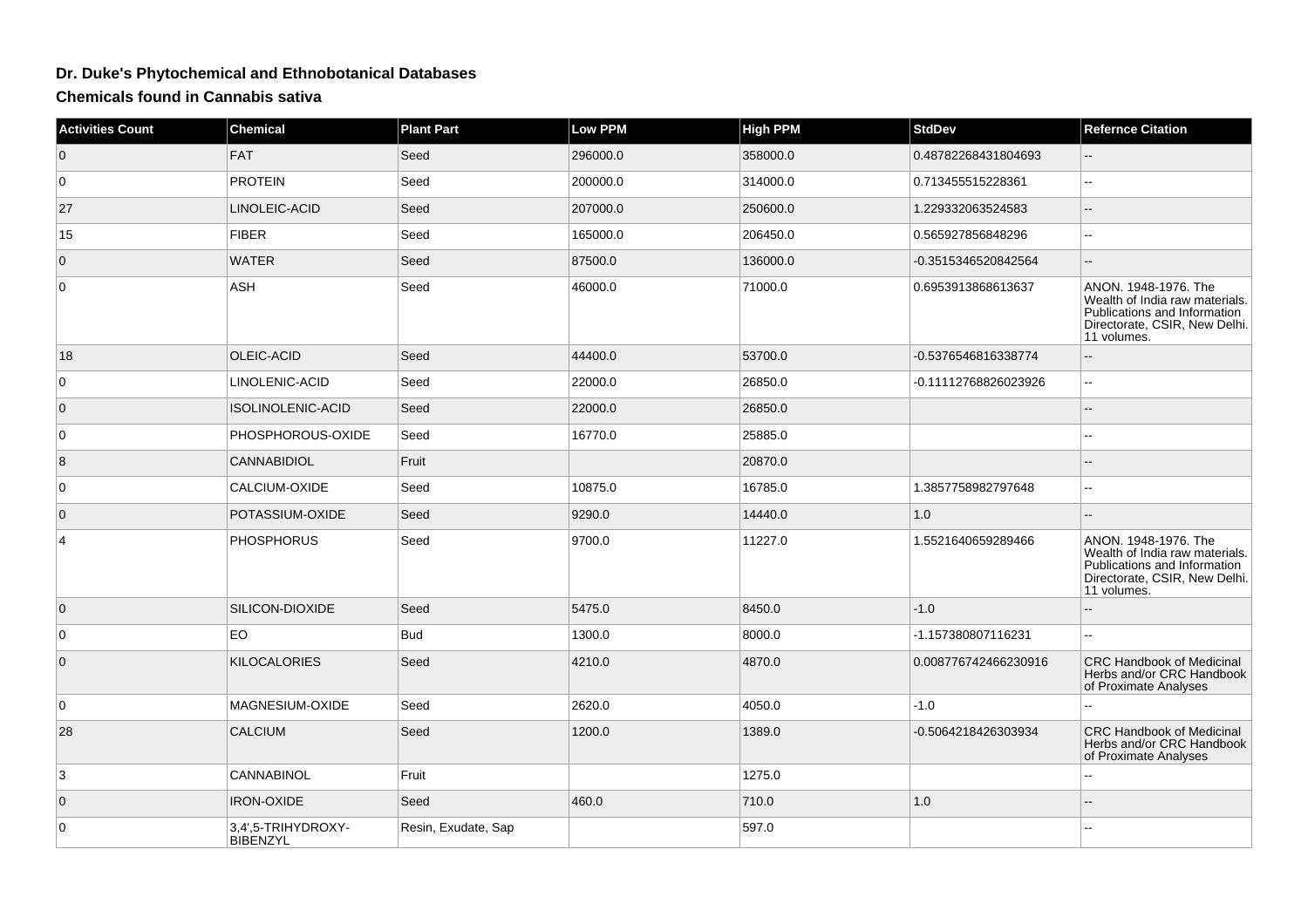| <b>Activities Count</b> | Chemical                                   | <b>Plant Part</b>   | <b>Low PPM</b> | <b>High PPM</b> | <b>StdDev</b>        | <b>Refernce Citation</b>                                                                                                               |
|-------------------------|--------------------------------------------|---------------------|----------------|-----------------|----------------------|----------------------------------------------------------------------------------------------------------------------------------------|
| $\overline{0}$          | SODIUM-OXIDE                               | Seed                | 360.0          | 550.0           | $-1.0$               | Ξ.                                                                                                                                     |
| $\mathbf 0$             | CANNABICHROMENIC-<br><b>ACID</b>           | Leaf                |                | 510.0           |                      |                                                                                                                                        |
| 6                       | <b>IRON</b>                                | Seed                | 120.0          | 139.0           | -0.05479437162869729 | ANON. 1948-1976. The<br>Wealth of India raw materials.<br>Publications and Information<br>Directorate, CSIR, New Delhi.<br>11 volumes. |
| $\Omega$                | SULFUR-OXIDE                               | Seed                | 85.0           | 135.0           | $-1.0$               |                                                                                                                                        |
| $\overline{0}$          | CANNABICOUMARONIC-<br><b>ACID</b>          | Resin, Exudate, Sap |                | 84.0            |                      |                                                                                                                                        |
| $\mathbf 0$             | CANNABICHROMANONE                          | Resin, Exudate, Sap |                | 59.0            |                      | $\overline{a}$                                                                                                                         |
| $\overline{0}$          | <b>CHLORIDE</b>                            | Seed                | 35.0           | 55.0            | -0.75187574414983    | ۵.                                                                                                                                     |
| 2                       | CANNABIGEROLIC-ACID                        | Leaf                |                | 40.0            |                      |                                                                                                                                        |
| 39                      | <b>NIACIN</b>                              | Seed                | $21.0$         | 24.0            | -0.5653371145111872  | <b>CRC Handbook of Medicinal</b><br>Herbs and/or CRC Handbook<br>of Proximate Analyses                                                 |
| 0                       | CANNABIDIHYDROPHENAN Leaf<br>THRENE        |                     |                | 20.0            |                      | ۵۵                                                                                                                                     |
| $\overline{0}$          | CANNABIGEROLIC-ACID-<br>MONOMETHYL-ETHER   | Leaf                |                | 20.0            |                      |                                                                                                                                        |
| 0                       | CANNABINEROLIC-ACID                        | Leaf                |                | 8.0             |                      |                                                                                                                                        |
| 3                       | <b>CANNABINOL</b>                          | Seed                |                | 8.0             |                      |                                                                                                                                        |
| 0                       | 3,3'-DIHYDROXY-4,5'-<br>DIMETHOXY-BIBENZYL | Leaf                |                | 5.0             |                      |                                                                                                                                        |
| 31                      | <b>THIAMIN</b>                             | Seed                | 3.2            | 3.7             | -0.6881088248838246  | <b>CRC Handbook of Medicinal</b><br>Herbs and/or CRC Handbook<br>of Proximate Analyses                                                 |
| 15                      | <b>RIBOFLAVIN</b>                          | Seed                | 1.7            | 2.0             | -0.5841625019907875  | CRC Handbook of Medicinal<br>Herbs and/or CRC Handbook<br>of Proximate Analyses                                                        |
| $\overline{0}$          | 3,4'-DIHYDROXY-5-<br>METHOXY-BIBENZYL      | Leaf                |                | 2.0             |                      |                                                                                                                                        |
| 53                      | <b>BETA-CAROTENE</b>                       | Seed                | 0.0            | 0.06            | -0.4255580240943812  | <b>CRC Handbook of Medicinal</b><br>Herbs and/or CRC Handbook<br>of Proximate Analyses                                                 |
| 112                     | ASCORBIC-ACID                              | Seed                |                | 0.0             | -0.33845664486186666 | <b>CRC Handbook of Medicinal</b><br>Herbs and/or CRC Handbook<br>of Proximate Analyses                                                 |
| $\vert$ 1               | <b>CANNABICHROMENE</b>                     | Plant               |                |                 |                      |                                                                                                                                        |
| $\overline{0}$          | ALLO-AROMADENDRENE                         | Leaf Essent. Oil    |                |                 |                      |                                                                                                                                        |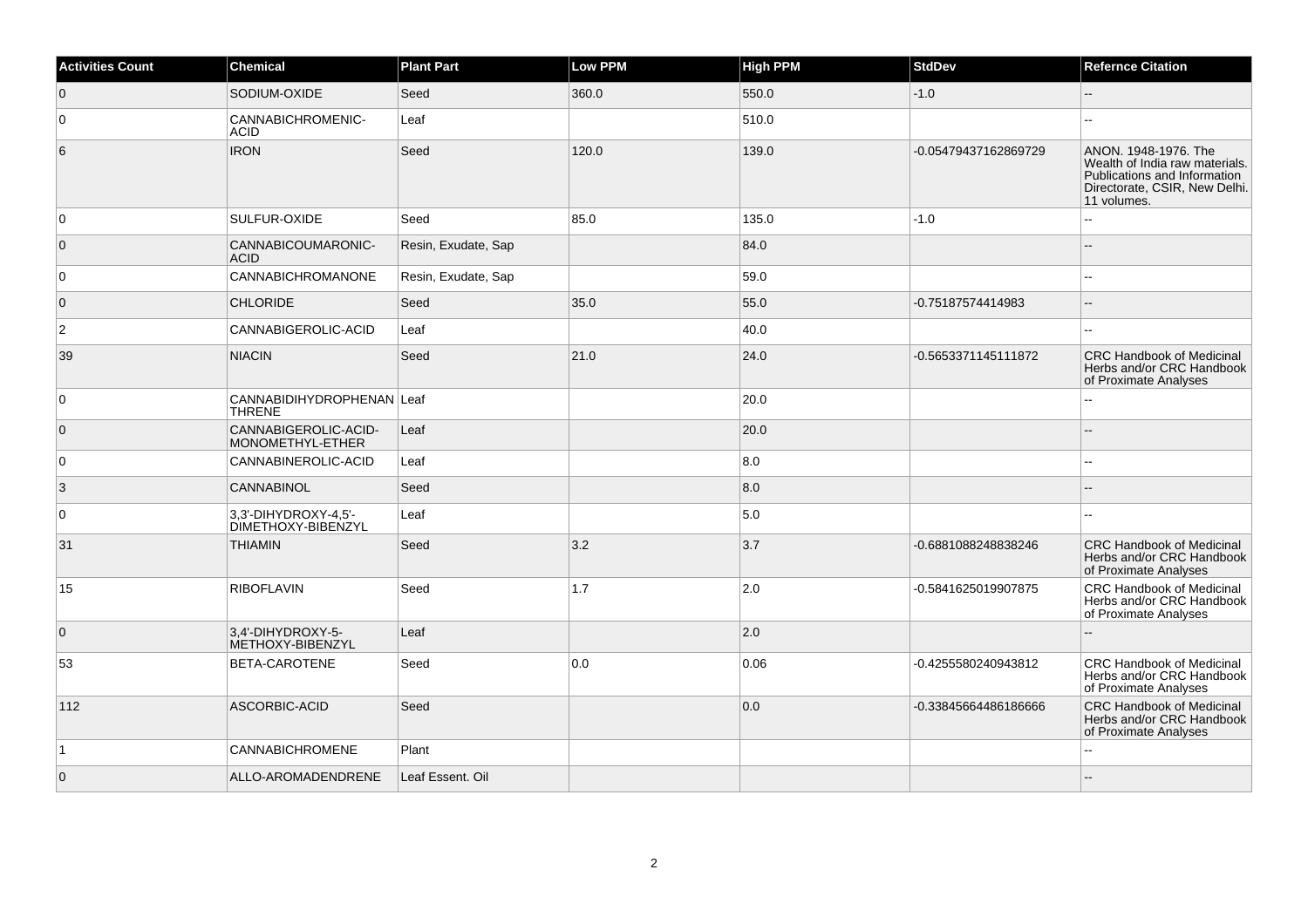| <b>Activities Count</b> | <b>Chemical</b>            | <b>Plant Part</b>    | <b>Low PPM</b> | <b>High PPM</b> | <b>StdDev</b> | <b>Refernce Citation</b>                                                                                                                                                                |
|-------------------------|----------------------------|----------------------|----------------|-----------------|---------------|-----------------------------------------------------------------------------------------------------------------------------------------------------------------------------------------|
| $\mathbf 0$             | PROPYL-CANNABIDIOL         | Resin, Exudate, Sap  |                |                 |               |                                                                                                                                                                                         |
| $\overline{0}$          | CAMPHENE-HYDRATE           | <b>Essential Oil</b> |                |                 |               |                                                                                                                                                                                         |
| $\overline{0}$          | <b>CANNABICYCLOL</b>       | Resin, Exudate, Sap  |                |                 |               |                                                                                                                                                                                         |
| 3                       | CANNABINOL                 | Leaf                 |                |                 |               |                                                                                                                                                                                         |
| $\mathbf 0$             | CAMPEST-4-EN-3-ONE         | Plant                |                |                 |               | Turner, C. E., El Sohly, M. A.,<br>Boeren, E. G. 1980.<br>Constituents of Cannabis<br>sativa L. XVII. A Review of<br>the Natural Constituents. J<br>Natural Products, 432: 169-<br>234. |
| 0                       | CANNABINODIOL              | Resin, Exudate, Sap  |                |                 |               |                                                                                                                                                                                         |
| 6                       | BETA-BISABOLENE            | Plant                |                |                 |               | Turner, C. E., El Sohly, M. A.,<br>Boeren, E. G. 1980.<br>Constituents of Cannabis<br>sativa L. XVII. A Review of<br>the Natural Constituents. J<br>Natural Products, 432: 169-<br>234. |
| $\overline{0}$          | CANNABAMINE-C              | Leaf                 |                |                 |               | --                                                                                                                                                                                      |
| 3                       | CANNABIGEROL               | Plant                |                |                 |               | ۵.                                                                                                                                                                                      |
| 0                       | SEC-BUTYLAMINE             | Plant                |                |                 |               | Turner, C. E., El Sohly, M. A.,<br>Boeren, E. G. 1980.<br>Constituents of Cannabis<br>sativa L. XVII. A Review of<br>the Natural Constituents. J<br>Natural Products, 432: 169-<br>234. |
| 0                       | PROPYL-<br>CANNABICHROMENE | Resin, Exudate, Sap  |                |                 |               | ц,                                                                                                                                                                                      |
| $\mathbf{1}$            | CANNABICHROMENE            | Leaf                 |                |                 |               | --                                                                                                                                                                                      |
| $\overline{1}$          | <b>ARABITOL</b>            | Plant                |                |                 |               | Turner, C. E., El Sohly, M. A.,<br>Boeren, E. G. 1980.<br>Constituents of Cannabis<br>sativa L. XVII. A Review of<br>the Natural Constituents. J<br>Natural Products, 432: 169-<br>234. |
| $\overline{0}$          | CANNABIELSOIC-ACID-A       | Resin, Exudate, Sap  |                |                 |               |                                                                                                                                                                                         |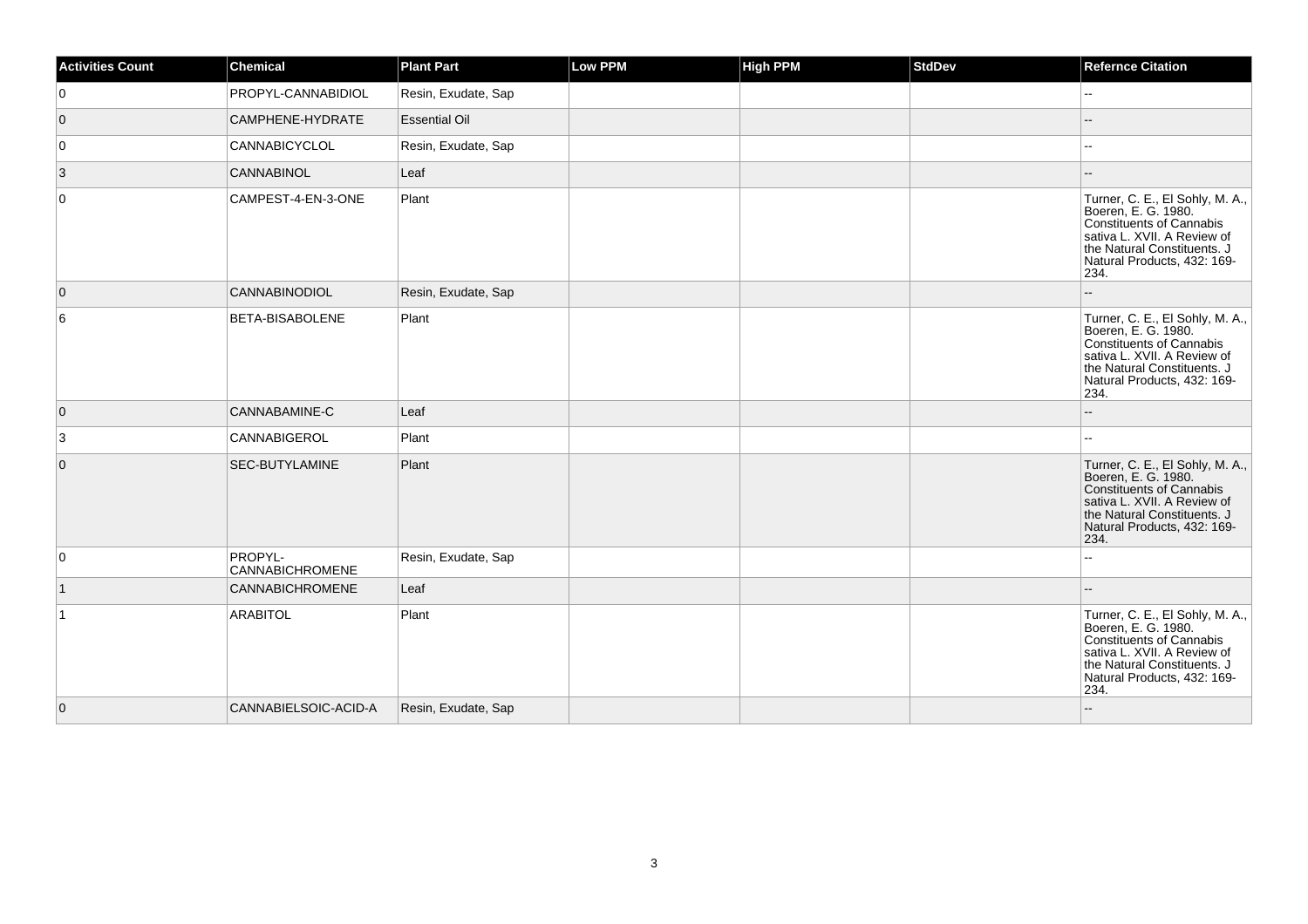| <b>Activities Count</b> | <b>Chemical</b>                                          | <b>Plant Part</b> | <b>Low PPM</b> | <b>High PPM</b> | <b>StdDev</b> | <b>Refernce Citation</b>                                                                                                                                                                       |
|-------------------------|----------------------------------------------------------|-------------------|----------------|-----------------|---------------|------------------------------------------------------------------------------------------------------------------------------------------------------------------------------------------------|
| $\overline{0}$          | <b>DIHYDROACTINIDIOLIDE</b>                              | Plant             |                |                 |               | Turner, C. E., El Sohly, M. A.,<br>Boeren, E. G. 1980.<br><b>Constituents of Cannabis</b><br>sativa L. XVII. A Review of<br>the Natural Constituents. J<br>Natural Products, 432: 169-<br>234. |
| 8                       | <b>CANNABIDIOL</b>                                       | Shoot             |                |                 |               |                                                                                                                                                                                                |
| $\overline{0}$          | DELTA-8-<br><b>TETRAHYDROCANNABINO</b>                   | Plant             |                |                 |               |                                                                                                                                                                                                |
| $\overline{0}$          | APIGENIN-7-O-P-<br>COUMAROYL-GLUCOSIDE                   | Plant             |                |                 |               | Turner, C. E., El Sohly, M. A.,<br>Boeren, E. G. 1980.<br><b>Constituents of Cannabis</b><br>sativa L. XVII. A Review of<br>the Natural Constituents. J<br>Natural Products, 432: 169-<br>234. |
| $\overline{0}$          | CANNABIDIOLIC-ACID-<br>TETRAHYDRO-<br>CANNABITRIOL-ESTER | Plant             |                |                 |               | Turner, C. E., El Sohly, M. A.,<br>Boeren, E. G. 1980.<br><b>Constituents of Cannabis</b><br>sativa L. XVII. A Review of<br>the Natural Constituents. J<br>Natural Products, 432: 169-<br>234. |
| 9                       | <b>CAMPHENE</b>                                          | Plant             |                |                 |               |                                                                                                                                                                                                |
| $\overline{0}$          | <b>CANNABICOUMARONONE</b>                                | Plant             |                |                 |               | Turner, C. E., El Sohly, M. A.,<br>Boeren, E. G. 1980.<br><b>Constituents of Cannabis</b><br>sativa L. XVII. A Review of<br>the Natural Constituents. J<br>Natural Products, 432: 169-<br>234. |
| 3                       | <b>CANNABINOL</b>                                        | Inflorescence     |                |                 |               |                                                                                                                                                                                                |
| 0                       | CAMPEST-4-EN-3-ONE                                       | Root              |                |                 |               | $-$                                                                                                                                                                                            |
| 6                       | <b>BETA-BISABOLENE</b>                                   | Leaf Essent. Oil  |                |                 |               |                                                                                                                                                                                                |
| $\overline{0}$          | CANNABAMINE-B                                            | Leaf              |                |                 |               |                                                                                                                                                                                                |
| 3                       | CANNABIGEROL                                             | Root              |                |                 |               |                                                                                                                                                                                                |
| $\overline{0}$          | <b>OXYPROLINE</b>                                        | Seed              |                |                 |               | ANON. 1948-1976. The<br>Wealth of India raw materials.<br>Publications and Information<br>Directorate, CSIR, New Delhi.<br>11 volumes.                                                         |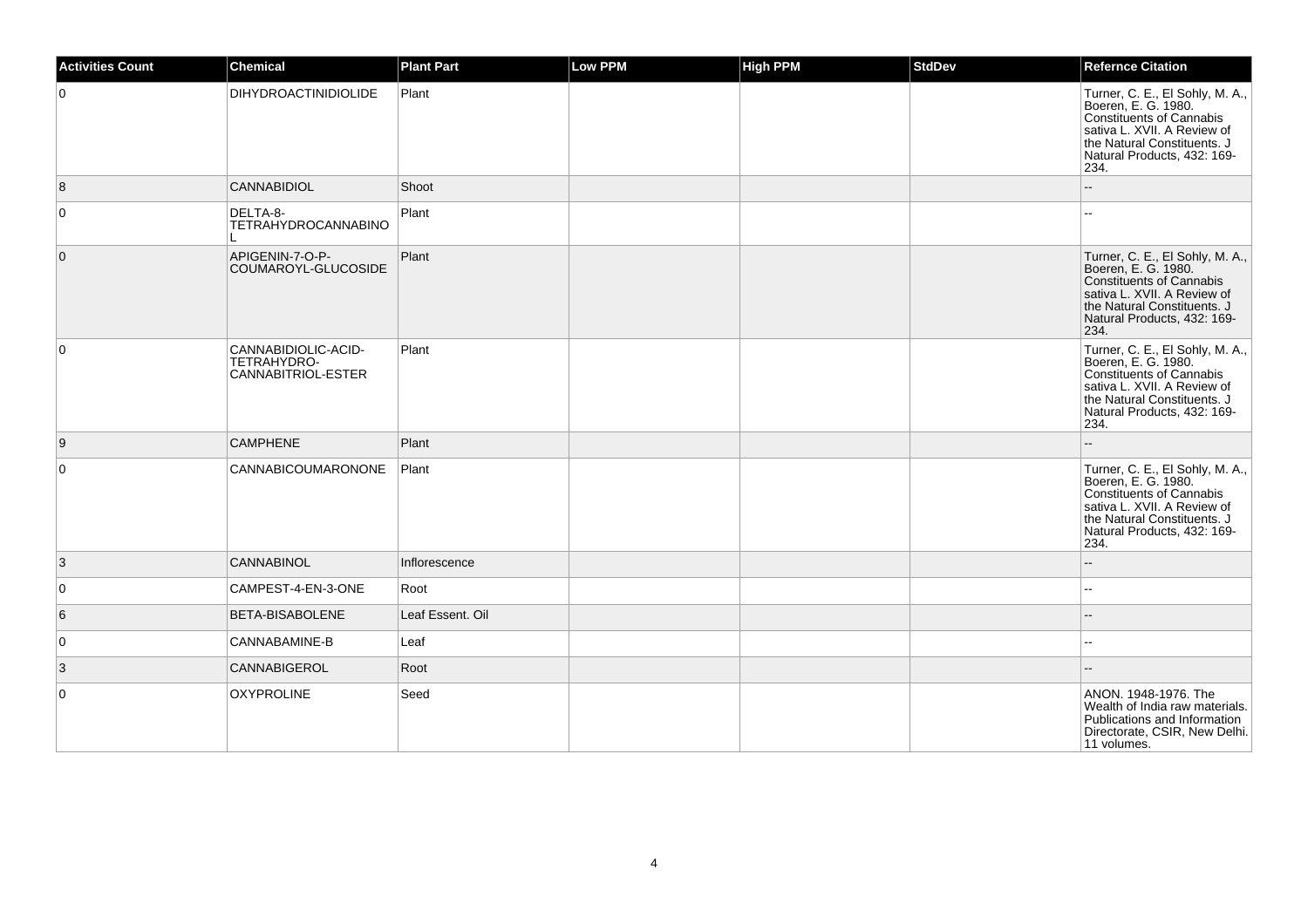| <b>Activities Count</b> | <b>Chemical</b>                               | <b>Plant Part</b>    | <b>Low PPM</b> | <b>High PPM</b> | <b>StdDev</b> | <b>Refernce Citation</b>                                                                                                                                                                       |
|-------------------------|-----------------------------------------------|----------------------|----------------|-----------------|---------------|------------------------------------------------------------------------------------------------------------------------------------------------------------------------------------------------|
| $\overline{0}$          | P-ETHYL-BENZYL-<br><b>ACETATE</b>             | Plant                |                |                 |               | Turner, C. E., El Sohly, M. A.,<br>Boeren, E. G. 1980.<br><b>Constituents of Cannabis</b><br>sativa L. XVII. A Review of<br>the Natural Constituents. J<br>Natural Products, 432: 169-<br>234. |
| 8                       | <b>CANNABIDIOL</b>                            | Root                 |                |                 |               |                                                                                                                                                                                                |
| $\vert$ 1               | CANNABICHROMENE                               | Resin Essent, Oil    |                |                 |               |                                                                                                                                                                                                |
| $\overline{0}$          | ARABINOSE                                     | Plant                |                |                 |               | Turner, C. E., El Sohly, M. A.,<br>Boeren, E. G. 1980.<br><b>Constituents of Cannabis</b><br>sativa L. XVII. A Review of<br>the Natural Constituents. J<br>Natural Products, 432: 169-<br>234. |
| $\overline{0}$          | 3.3'-DIHYDROXY-4.5'-<br>DIMETHOXY-BIBENZYL    | Shoot                |                |                 |               |                                                                                                                                                                                                |
| $\overline{0}$          | CANNABIDIVAROLIC-ACID                         | Plant                |                |                 |               |                                                                                                                                                                                                |
| 9                       | DELTA-CADINENE                                | Plant                |                |                 |               | Turner, C. E., El Sohly, M. A.,<br>Boeren, E. G. 1980.<br><b>Constituents of Cannabis</b><br>sativa L. XVII. A Review of<br>the Natural Constituents. J<br>Natural Products, 432: 169-<br>234. |
| $\overline{0}$          | CANNABIDIHYDROPHENAN   Plant<br><b>THRENE</b> |                      |                |                 |               | Turner, C. E., El Sohly, M. A.,<br>Boeren, E. G. 1980.<br><b>Constituents of Cannabis</b><br>sativa L. XVII. A Review of<br>the Natural Constituents. J<br>Natural Products, 432: 169-<br>234. |
| $\overline{0}$          | DEHYDROCANNABIFURAN   Plant                   |                      |                |                 |               | Turner, C. E., El Sohly, M. A.,<br>Boeren, E. G. 1980.<br><b>Constituents of Cannabis</b><br>sativa L. XVII. A Review of<br>the Natural Constituents. J<br>Natural Products, 432: 169-<br>234. |
| $\overline{0}$          | APIGENIN-GLYCOSIDE                            | Plant                |                |                 |               | Turner, C. E., El Sohly, M. A.,<br>Boeren, E. G. 1980.<br><b>Constituents of Cannabis</b><br>sativa L. XVII. A Review of<br>the Natural Constituents. J<br>Natural Products, 432: 169-<br>234. |
| 3                       | CANNABIDIOLIC-ACID                            | Root                 |                |                 |               |                                                                                                                                                                                                |
| 9                       | <b>CAMPHENE</b>                               | <b>Essential Oil</b> |                |                 |               |                                                                                                                                                                                                |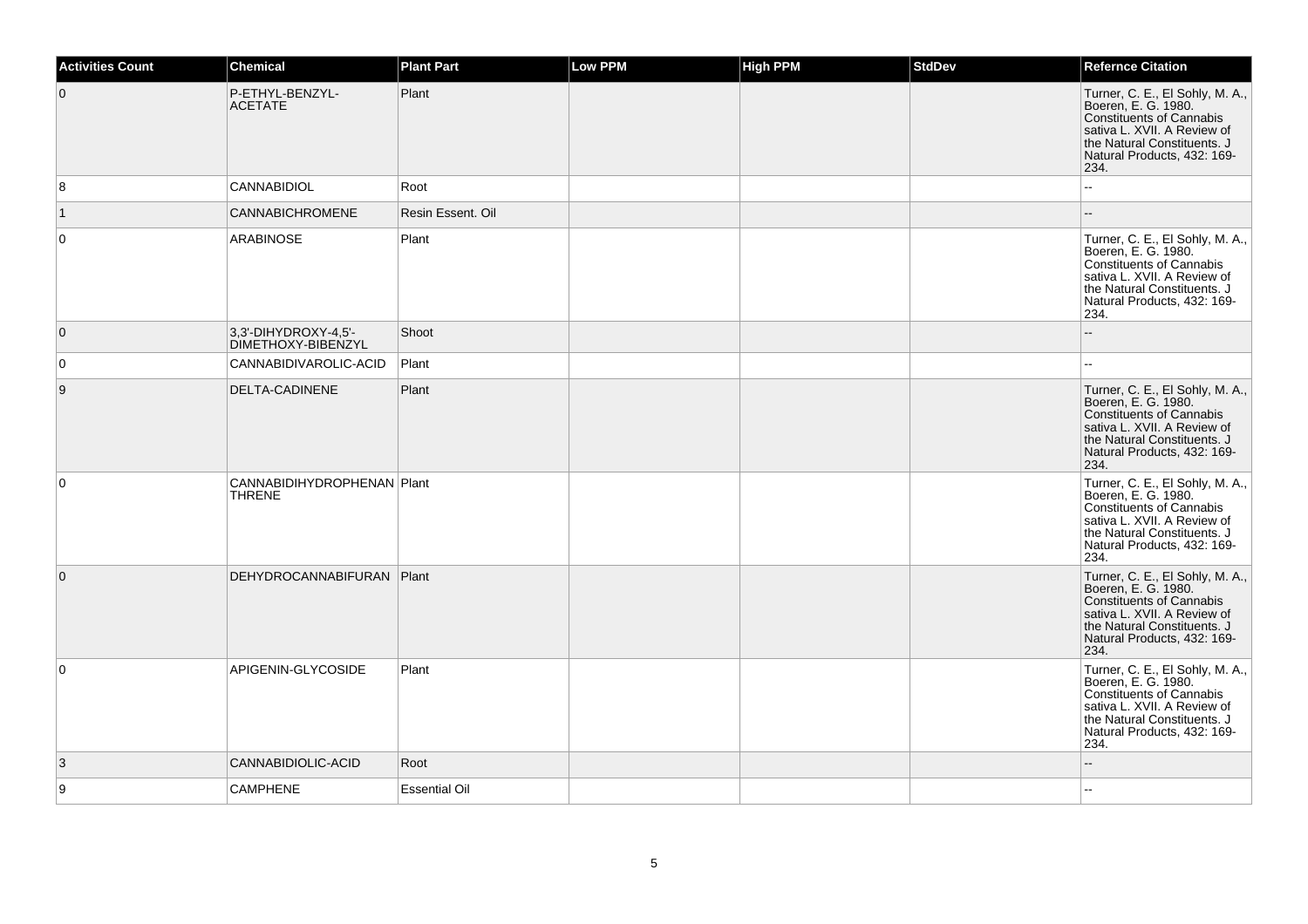| <b>Activities Count</b> | Chemical                                                                | <b>Plant Part</b>    | <b>Low PPM</b> | <b>High PPM</b> | <b>StdDev</b> | <b>Refernce Citation</b>                                                                                                                                                                       |
|-------------------------|-------------------------------------------------------------------------|----------------------|----------------|-----------------|---------------|------------------------------------------------------------------------------------------------------------------------------------------------------------------------------------------------|
| $\overline{0}$          | CALAMENENE                                                              | Plant                |                |                 |               | Turner, C. E., El Sohly, M. A.,<br>Boeren, E. G. 1980.<br>Constituents of Cannabis<br>sativa L. XVII. A Review of<br>the Natural Constituents. J<br>Natural Products, 432: 169-<br>234.        |
| $\vert$ 1               | <b>CANNABICHROMENE</b>                                                  | Resin, Exudate, Sap  |                |                 |               | L.                                                                                                                                                                                             |
| 29                      | <b>TRYPTOPHAN</b>                                                       | Seed                 |                |                 |               | ANON. 1948-1976. The<br>Wealth of India raw materials.<br>Publications and Information<br>Directorate, CSIR, New Delhi.<br>11 volumes.                                                         |
| 6                       | BETA-BISABOLENE                                                         | Flower Essent. Oil   |                |                 |               | шш.                                                                                                                                                                                            |
| $\overline{0}$          | CANNABAMINE-A                                                           | Leaf                 |                |                 |               |                                                                                                                                                                                                |
| 3                       | CANNABIGEROL                                                            | Shoot                |                |                 |               | $\sim$                                                                                                                                                                                         |
| 4                       | <b>ORIENTIN</b>                                                         | Plant                |                |                 |               | J.S. Glasby Dict.Pls<br>Containing 2ndary<br>Metabolite. 1991.                                                                                                                                 |
| 0                       | P-ETHYL-BENZYL-<br><b>ACETATE</b>                                       | <b>Essential Oil</b> |                |                 |               | Ξ.                                                                                                                                                                                             |
| 8                       | <b>CANNABIDIOL</b>                                                      | Leaf Essent. Oil     |                |                 |               |                                                                                                                                                                                                |
| $\vert$ 1               | <b>GLUCOSAMINE</b>                                                      | Plant                |                |                 |               | Turner, C. E., El Sohly, M. A.,<br>Boeren, E. G. 1980.<br><b>Constituents of Cannabis</b><br>sativa L. XVII. A Review of<br>the Natural Constituents. J<br>Natural Products, 432: 169-<br>234. |
| $\vert$ 1               | <b>CANNABICHROMENE</b>                                                  | Shoot                |                |                 |               | Ξ.                                                                                                                                                                                             |
| $\mathbf 0$             | CANNABIGEROVARINIC-<br><b>ACID</b>                                      | Plant                |                |                 |               | Turner, C. E., El Sohly, M. A.,<br>Boeren, E. G. 1980.<br><b>Constituents of Cannabis</b><br>sativa L. XVII. A Review of<br>the Natural Constituents. J<br>Natural Products, 432: 169-<br>234. |
| $\mathbf{0}$            | ARABINIC-ACID                                                           | Plant                |                |                 |               | Turner, C. E., El Sohly, M. A.,<br>Boeren, E. G. 1980.<br><b>Constituents of Cannabis</b><br>sativa L. XVII. A Review of<br>the Natural Constituents. J<br>Natural Products, 432: 169-<br>234. |
| $\mathbf 0$             | 3',4'-DIHYDROXY-5,5'-<br>DIMETHOXY-3-(3-METHYL-<br>BUT-2-ENYL)-BIBENZYL | Shoot                |                |                 |               |                                                                                                                                                                                                |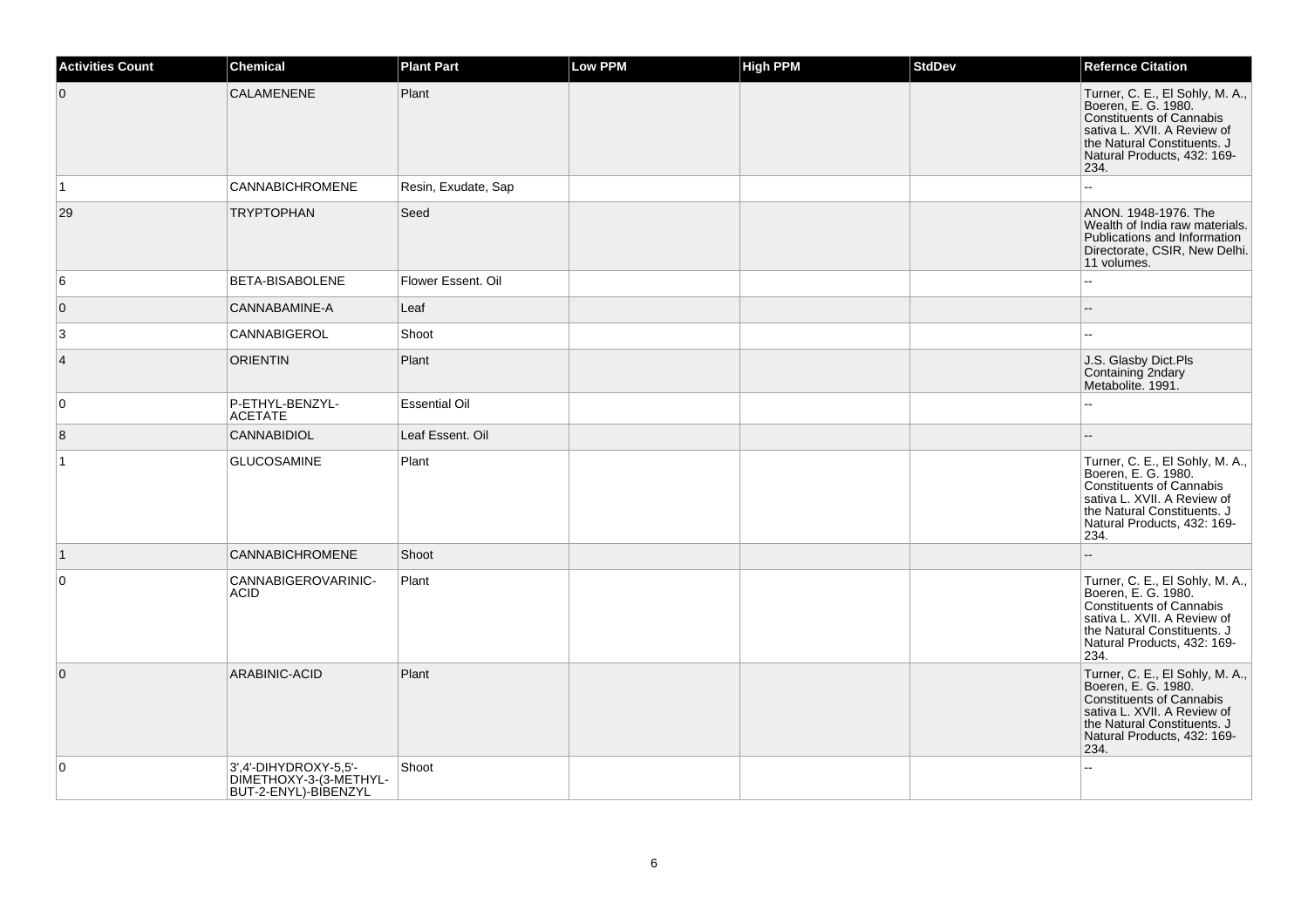| <b>Activities Count</b> | <b>Chemical</b>                   | <b>Plant Part</b>      | Low PPM | <b>High PPM</b> | <b>StdDev</b> | <b>Refernce Citation</b>                                                                                                                                                                       |
|-------------------------|-----------------------------------|------------------------|---------|-----------------|---------------|------------------------------------------------------------------------------------------------------------------------------------------------------------------------------------------------|
| $\overline{0}$          | <b>CANNABIDIVAROL</b>             | Inflorescence          |         |                 |               |                                                                                                                                                                                                |
| $\overline{7}$          | <b>HISTIDINE</b>                  | Seed                   |         |                 |               | ANON. 1948-1976. The<br>Wealth of India raw materials.<br>Publications and Information<br>Directorate, CSIR, New Delhi.<br>11 volumes.                                                         |
| 9                       | <b>DELTA-CADINENE</b>             | <b>Essential Oil</b>   |         |                 |               |                                                                                                                                                                                                |
| $\overline{0}$          | DEHYDROCANNABIFURAN               | Resin, Exudate, Sap    |         |                 |               |                                                                                                                                                                                                |
| $\overline{0}$          | 2-C-METHYL-<br>ALDOTETRONOLACTONE | Plant                  |         |                 |               | Turner, C. E., El Sohly, M. A.,<br>Boeren, E. G. 1980.<br>Constituents of Cannabis<br>sativa L. XVII. A Review of<br>the Natural Constituents. J<br>Natural Products, 432: 169-<br>234.        |
| 3                       | CANNABIDIOLIC-ACID                | Resin, Exudate, Sap    |         |                 |               |                                                                                                                                                                                                |
| 9                       | <b>CAMPHENE</b>                   | Leaf Essent. Oil       |         |                 |               |                                                                                                                                                                                                |
| $\overline{0}$          | <b>CANNABICITRAN</b>              | Plant                  |         |                 |               | Turner, C. E., El Sohly, M. A.,<br>Boeren, E. G. 1980.<br>Constituents of Cannabis<br>sativa L. XVII. A Review of<br>the Natural Constituents. J<br>Natural Products, 432: 169-<br>234.        |
| $\overline{0}$          | <b>CALAMENENE</b>                 | Leaf Essent. Oil       |         |                 |               |                                                                                                                                                                                                |
| $\vert$ 1               | <b>CANNABICHROMENE</b>            | <b>Bud</b>             |         |                 |               |                                                                                                                                                                                                |
| 9                       | <b>BENZYL-ACETATE</b>             | Plant                  |         |                 |               | Turner, C. E., El Sohly, M. A.,<br>Boeren, E. G. 1980.<br>Constituents of Cannabis<br>sativa L. XVII. A Review of<br>the Natural Constituents. J<br>Natural Products, 432: 169-<br>234.        |
| $\overline{0}$          | (+)-D-BORNESITOL                  | Plant                  |         |                 |               | Turner, C. E., El Sohly, M. A.,<br>Boeren, E. G. 1980.<br><b>Constituents of Cannabis</b><br>sativa L. XVII. A Review of<br>the Natural Constituents. J<br>Natural Products, 432: 169-<br>234. |
| 3                       | <b>CANNABIGEROL</b>               | <b>Sprout Seedling</b> |         |                 |               |                                                                                                                                                                                                |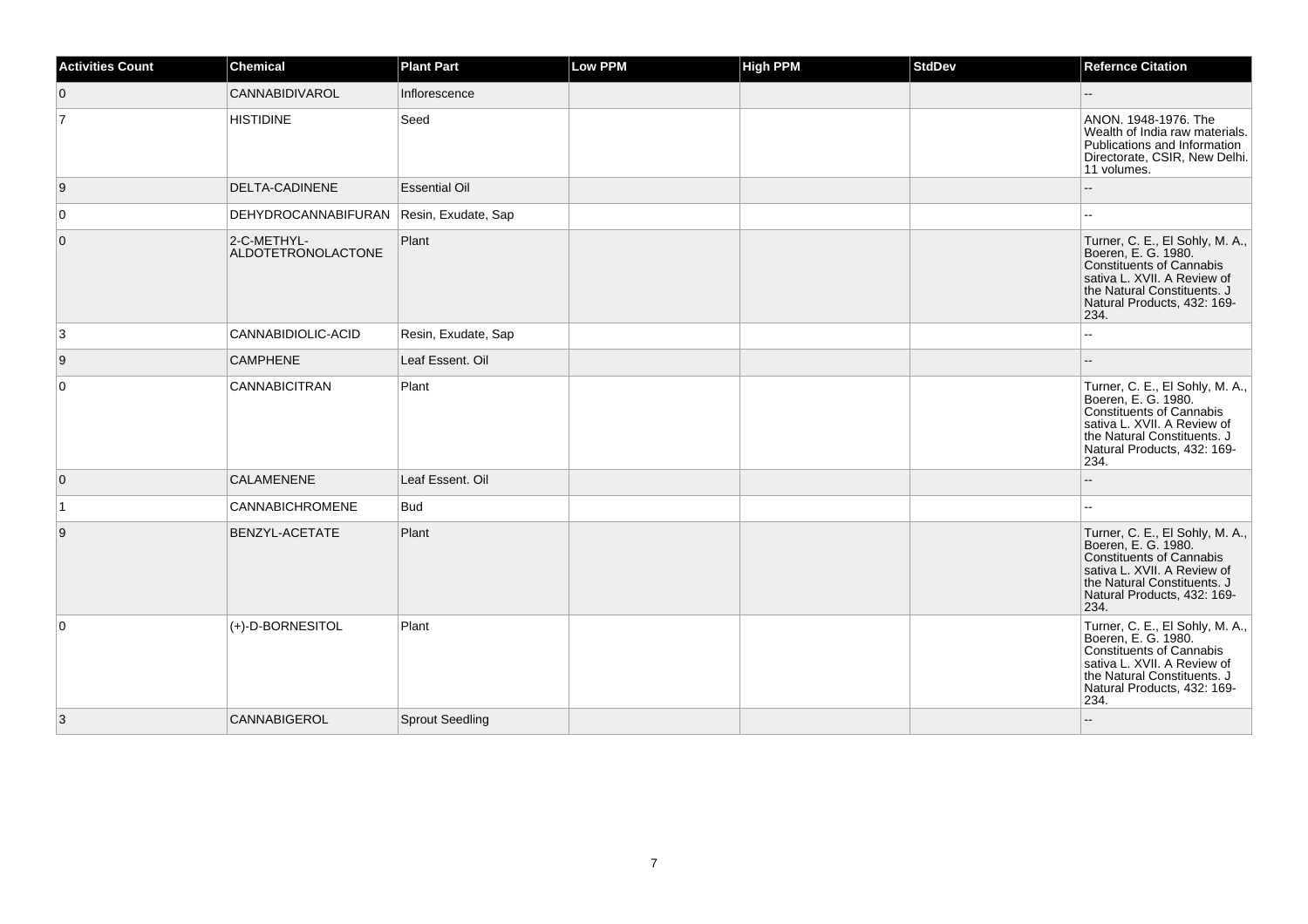| <b>Activities Count</b> | <b>Chemical</b>                                  | <b>Plant Part</b>    | <b>Low PPM</b> | <b>High PPM</b> | <b>StdDev</b> | <b>Refernce Citation</b>                                                                                                                                                                       |
|-------------------------|--------------------------------------------------|----------------------|----------------|-----------------|---------------|------------------------------------------------------------------------------------------------------------------------------------------------------------------------------------------------|
| 0                       | P-ETHYLBENZALDEHYDE                              | Plant                |                |                 |               | Turner, C. E., El Sohly, M. A.,<br>Boeren, E. G. 1980.<br><b>Constituents of Cannabis</b><br>sativa L. XVII. A Review of<br>the Natural Constituents. J<br>Natural Products, 432: 169-<br>234. |
| 8                       | <b>CANNABIDIOL</b>                               | <b>Bud</b>           |                |                 |               | --                                                                                                                                                                                             |
| $\mathbf 2$             | DELTA-9-<br>TETRAHYDROCANNABINO                  | Inflorescence        |                |                 |               |                                                                                                                                                                                                |
| $\mathbf 0$             | <b>CANNABIGEROVARIN</b>                          | Plant                |                |                 |               | Turner, C. E., El Sohly, M. A.,<br>Boeren, E. G. 1980.<br><b>Constituents of Cannabis</b><br>sativa L. XVII. A Review of<br>the Natural Constituents. J<br>Natural Products, 432: 169-<br>234. |
| 15                      | <b>TRIGONELLINE</b>                              | Plant                |                |                 |               | Jeffery B. Harborne and H.<br>Baxter, eds. 1983.<br>Phytochemical Dictionary. A<br>Handbook of Bioactive<br>Compounds from Plants.<br>Taylor & Frost, London. 791<br>pp.                       |
| $\overline{0}$          | ALPHA-BERGAMOTENE                                | Leaf Essent. Oil     |                |                 |               | L.                                                                                                                                                                                             |
| 0                       | CANNABIDIVAROL                                   | Plant                |                |                 |               | ۵۵                                                                                                                                                                                             |
| $\overline{0}$          | <b>GLYCOCOLL</b>                                 | Seed                 |                |                 |               | ANON. 1948-1976. The<br>Wealth of India raw materials.<br>Publications and Information<br>Directorate, CSIR, New Delhi.<br>11 volumes.                                                         |
| ∣1                      | <b>CIS-ANETHOLE</b>                              | <b>Essential Oil</b> |                |                 |               | L.                                                                                                                                                                                             |
| $\overline{0}$          | CANNABICYCLOLIC-ACID                             | Plant                |                |                 |               | --                                                                                                                                                                                             |
| 0                       | DEHYDROCANNABIELSOIN Resin, Exudate, Sap<br>$-1$ |                      |                |                 |               |                                                                                                                                                                                                |
| $\vert 3 \vert$         | CANNABIDIOLIC-ACID                               | <b>Bark</b>          |                |                 |               | $-$                                                                                                                                                                                            |
| 9                       | <b>CAMPHENE</b>                                  | Flower Essent. Oil   |                |                 |               |                                                                                                                                                                                                |
| $\mathbf 0$             | CANNABICHROMEVARINIC Plant<br>-ACID              |                      |                |                 |               | Turner, C. E., El Sohly, M. A.,<br>Boeren, E. G. 1980.<br><b>Constituents of Cannabis</b><br>sativa L. XVII. A Review of<br>the Natural Constituents. J<br>Natural Products, 432: 169-<br>234. |
| 3                       | CANNABINOL                                       | Plant                |                |                 |               | 44                                                                                                                                                                                             |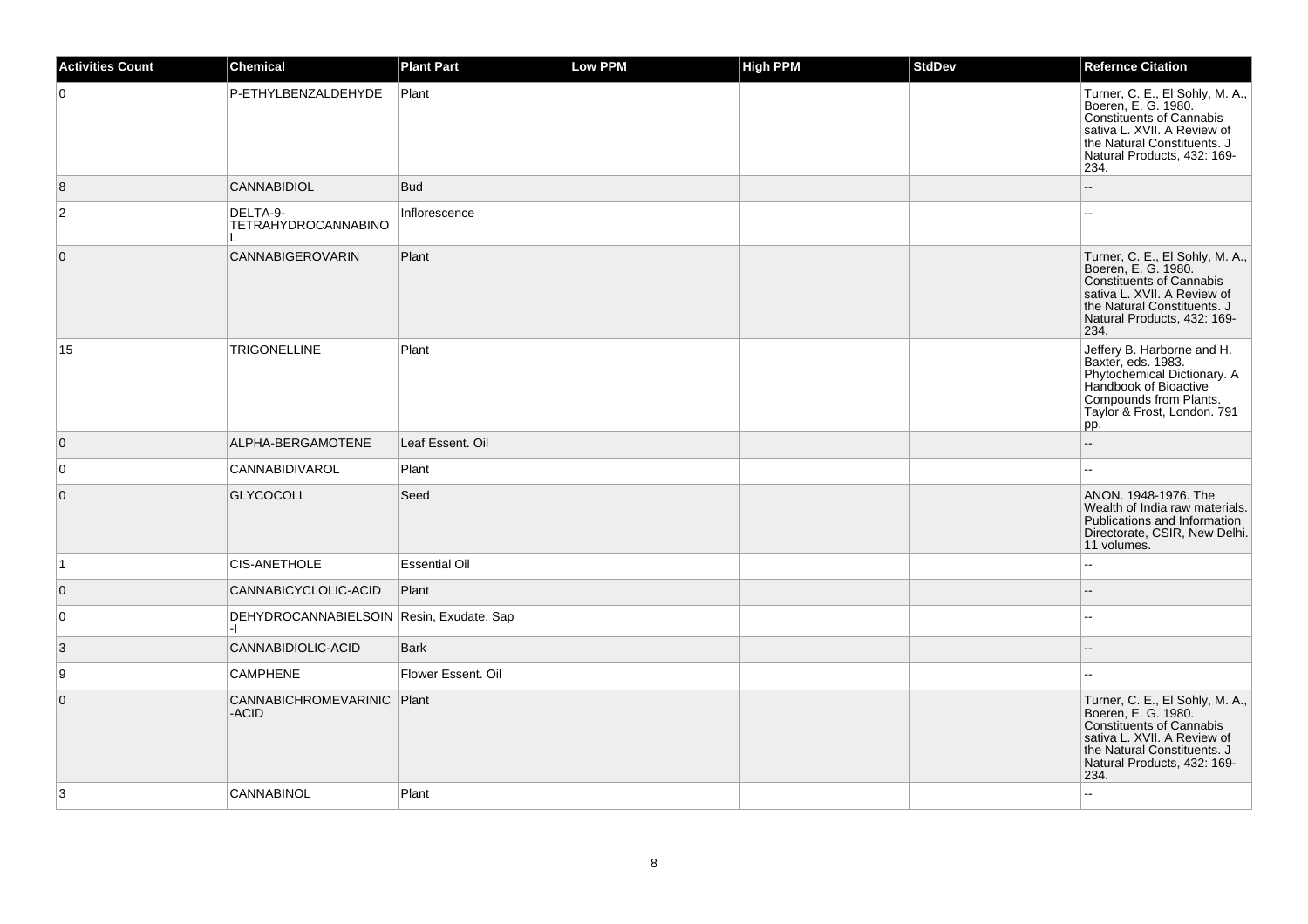| <b>Activities Count</b> | <b>Chemical</b>                          | <b>Plant Part</b>    | Low PPM | <b>High PPM</b> | <b>StdDev</b> | <b>Refernce Citation</b>                                                                                                                                                                       |
|-------------------------|------------------------------------------|----------------------|---------|-----------------|---------------|------------------------------------------------------------------------------------------------------------------------------------------------------------------------------------------------|
| 2                       | CADAVERINE                               | Plant                |         |                 |               | Turner, C. E., El Sohly, M. A.,<br>Boeren, E. G. 1980.<br><b>Constituents of Cannabis</b><br>sativa L. XVII. A Review of<br>the Natural Constituents. J<br>Natural Products, 432: 169-<br>234. |
| 1                       | <b>CANNABICHROMENE</b>                   | Inflorescence        |         |                 |               | $\overline{a}$                                                                                                                                                                                 |
| $\mathbf 0$             | 2-C-METHYL-<br>ALDOTETRONIC-ACID         | Plant                |         |                 |               | Turner, C. E., El Sohly, M. A.,<br>Boeren, E. G. 1980.<br><b>Constituents of Cannabis</b><br>sativa L. XVII. A Review of<br>the Natural Constituents, J<br>Natural Products, 432: 169-<br>234. |
| 9                       | BENZYL-ACETATE                           | <b>Essential Oil</b> |         |                 |               | $\overline{a}$                                                                                                                                                                                 |
| 3                       | (-)-BORNEOL                              | Plant                |         |                 |               |                                                                                                                                                                                                |
| 3                       | CANNABIGEROL                             | Resin, Exudate, Sap  |         |                 |               |                                                                                                                                                                                                |
| $\mathbf{0}$            | P-ETHYLBENZALDEHYDE                      | <b>Essential Oil</b> |         |                 |               |                                                                                                                                                                                                |
| 8                       | CANNABIDIOL                              | Inflorescence        |         |                 |               |                                                                                                                                                                                                |
| $\overline{a}$          | DELTA-9-<br><b>TETRAHYDROCANNABINO</b>   | Trichome             |         |                 |               |                                                                                                                                                                                                |
| $\Omega$                | CANNABIGEROLIC-ACID-<br>MONOMETHYL-ETHER | Plant                |         |                 |               | Turner, C. E., El Sohly, M. A.,<br>Boeren, E. G. 1980.<br><b>Constituents of Cannabis</b><br>sativa L. XVII. A Review of<br>the Natural Constituents. J<br>Natural Products, 432: 169-<br>234. |
| 16                      | TETRAHYDROCANNABINO Plant                |                      |         |                 |               | Duke, J. A. Writeups or<br>information summaries on<br>approximately 2,000<br>economic plants, USDA,<br>ARS, Beltsville, MD 20705.                                                             |
| $\overline{0}$          | 4-HYDROXYBENZOIC-<br>ACID-METHYL-ESTER   | Plant                |         |                 |               |                                                                                                                                                                                                |
| $\mathbf 0$             | CANNABIDIVARINIC-ACID                    | Plant                |         |                 |               | Turner, C. E., El Sohly, M. A.,<br>Boeren, E. G. 1980.<br><b>Constituents of Cannabis</b><br>sativa L. XVII. A Review of<br>the Natural Constituents. J<br>Natural Products, 432: 169-<br>234. |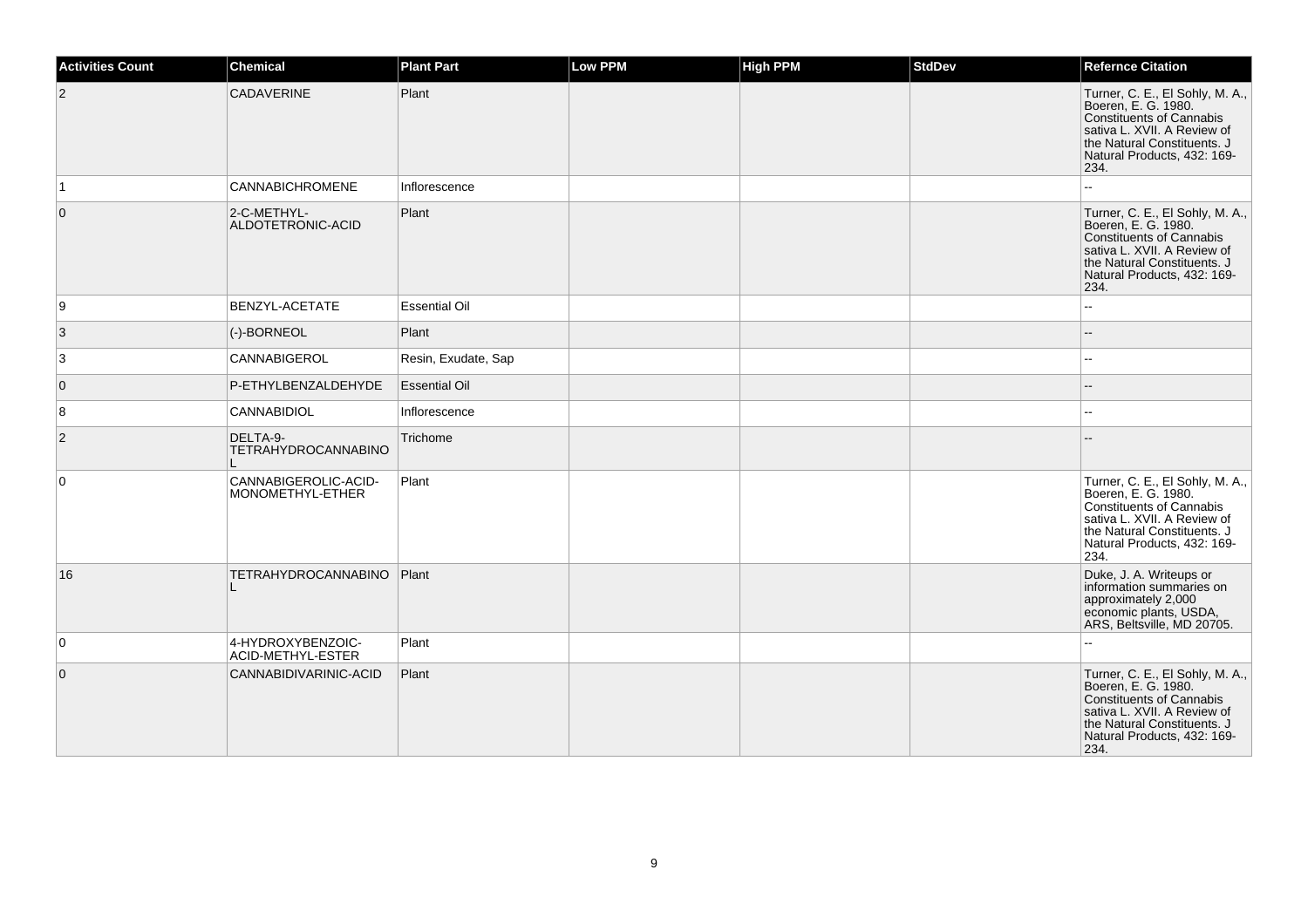| <b>Activities Count</b> | <b>Chemical</b>                 | <b>Plant Part</b>      | <b>Low PPM</b> | <b>High PPM</b> | <b>StdDev</b> | <b>Refernce Citation</b>                                                                                                                                                                       |
|-------------------------|---------------------------------|------------------------|----------------|-----------------|---------------|------------------------------------------------------------------------------------------------------------------------------------------------------------------------------------------------|
|                         | CIS-ANETHOLE                    | Plant                  |                |                 |               | Turner, C. E., El Sohly, M. A.,<br>Boeren, E. G. 1980.<br><b>Constituents of Cannabis</b><br>sativa L. XVII. A Review of<br>the Natural Constituents. J<br>Natural Products, 432: 169-<br>234. |
| $\overline{0}$          | CANNABICYCLOLIC-ACID            | Inflorescence          |                |                 |               |                                                                                                                                                                                                |
| 0                       | CANNABINOL-<br>MONOMETHYL-ETHER | Plant                  |                |                 |               | Turner, C. E., El Sohly, M. A.,<br>Boeren, E. G. 1980.<br><b>Constituents of Cannabis</b><br>sativa L. XVII. A Review of<br>the Natural Constituents. J<br>Natural Products, 432: 169-<br>234. |
| 3                       | CANNABIDIOLIC-ACID              | Plant                  |                |                 |               | Turner, C. E., El Sohly, M. A.,<br>Boeren, E. G. 1980.<br><b>Constituents of Cannabis</b><br>sativa L. XVII. A Review of<br>the Natural Constituents. J<br>Natural Products, 432: 169-<br>234. |
| 0                       | APIGENOL-O-GLUCOSIDE            | Plant                  |                |                 |               | J.S. Glasby Dict.Pls<br>Containing 2ndary<br>Metabolite. 1991.                                                                                                                                 |
| 9                       | <b>CAMPHENE</b>                 | Resin, Exudate, Sap    |                |                 |               |                                                                                                                                                                                                |
| 0                       | <b>CANNABICHROMEVARIN</b>       | Plant                  |                |                 |               | Turner, C. E., El Sohly, M. A.,<br>Boeren, E. G. 1980.<br><b>Constituents of Cannabis</b><br>sativa L. XVII. A Review of<br>the Natural Constituents. J<br>Natural Products, 432: 169-<br>234. |
| 3                       | <b>CANNABINOL</b>               | <b>Sprout Seedling</b> |                |                 |               |                                                                                                                                                                                                |
| $\mathbf 0$             | BORNEOL-ACETATE                 | Plant                  |                |                 |               | Turner, C. E., El Sohly, M. A.,<br>Boeren, E. G. 1980.<br><b>Constituents of Cannabis</b><br>sativa L. XVII. A Review of<br>the Natural Constituents. J<br>Natural Products, 432: 169-<br>234. |
| $\vert$ 1               | <b>CANNABICHROMENE</b>          | Root                   |                |                 |               |                                                                                                                                                                                                |
| $\overline{7}$          | PHENYLALANINE                   | Plant                  |                |                 |               | Turner, C. E., El Sohly, M. A.,<br>Boeren, E. G. 1980.<br><b>Constituents of Cannabis</b><br>sativa L. XVII. A Review of<br>the Natural Constituents. J<br>Natural Products, 432: 169-<br>234. |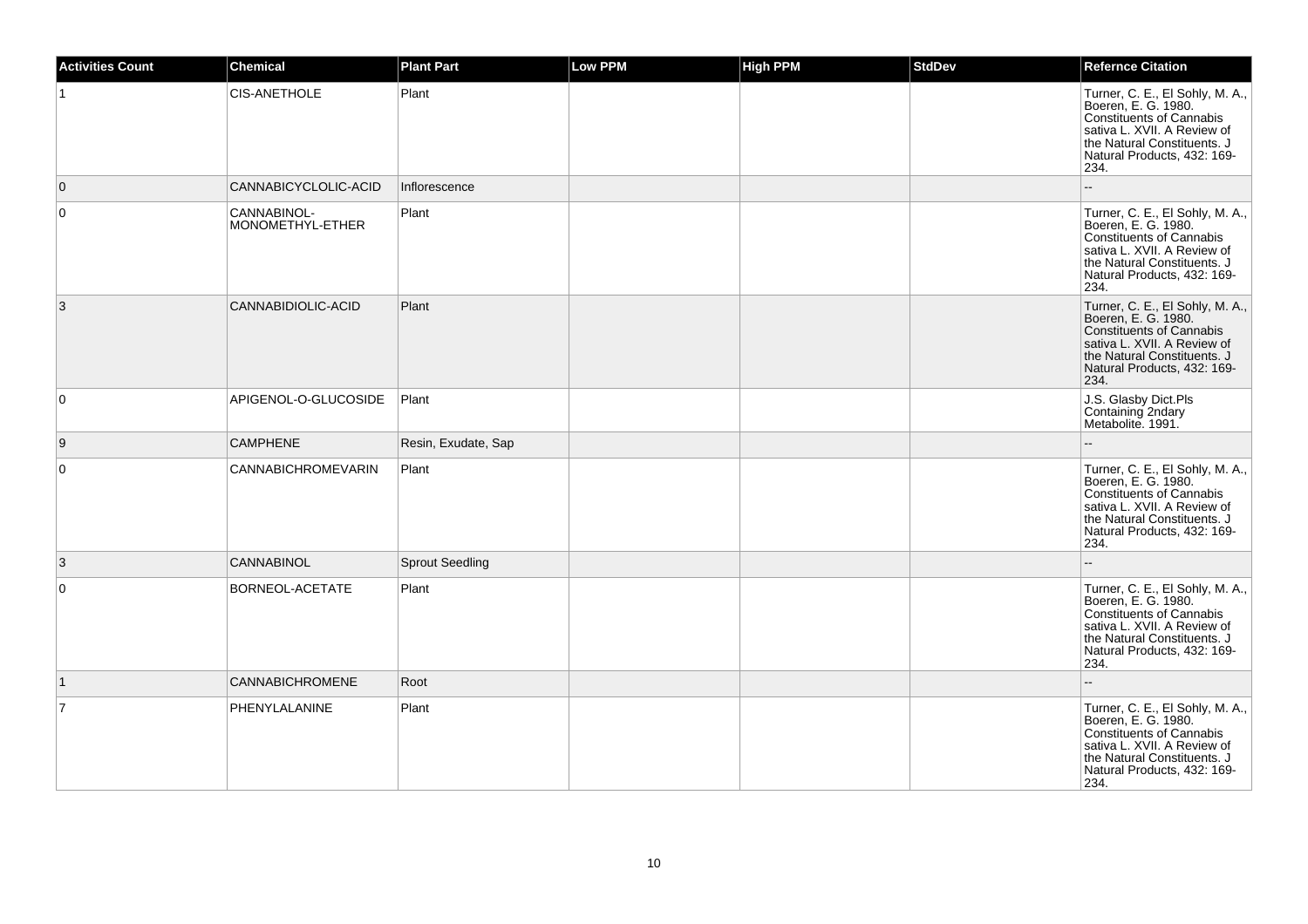| <b>Activities Count</b> | <b>Chemical</b>                        | <b>Plant Part</b>      | <b>Low PPM</b> | <b>High PPM</b> | <b>StdDev</b> | <b>Refernce Citation</b>                                                                                                                                                                       |
|-------------------------|----------------------------------------|------------------------|----------------|-----------------|---------------|------------------------------------------------------------------------------------------------------------------------------------------------------------------------------------------------|
|                         | <b>BEHENIC-ACID</b>                    | Plant                  |                |                 |               | Turner, C. E., El Sohly, M. A.,<br>Boeren, E. G. 1980.<br><b>Constituents of Cannabis</b><br>sativa L. XVII. A Review of<br>the Natural Constituents. J<br>Natural Products, 432: 169-<br>234. |
| 20                      | ALPHA-BISABOLOL                        | Plant                  |                |                 |               | Turner, C. E., El Sohly, M. A.,<br>Boeren, E. G. 1980.<br><b>Constituents of Cannabis</b><br>sativa L. XVII. A Review of<br>the Natural Constituents. J<br>Natural Products, 432: 169-<br>234. |
| $\overline{0}$          | <b>CANNABIFURAN</b>                    | Plant                  |                |                 |               | Turner, C. E., El Sohly, M. A.,<br>Boeren, E. G. 1980.<br><b>Constituents of Cannabis</b><br>sativa L. XVII. A Review of<br>the Natural Constituents. J<br>Natural Products, 432: 169-<br>234. |
| 0                       | N-BUTYL-AMINE                          | Plant                  |                |                 |               | Turner, C. E., El Sohly, M. A., Boeren, E. G. 1980.<br><b>Constituents of Cannabis</b><br>sativa L. XVII. A Review of<br>the Natural Constituents. J<br>Natural Products, 432: 169-<br>234.    |
| 8                       | <b>CANNABIDIOL</b>                     | <b>Sprout Seedling</b> |                |                 |               |                                                                                                                                                                                                |
| $\overline{2}$          | DELTA-9-<br><b>TETRAHYDROCANNABINO</b> | Pollen Or Spore        |                |                 |               |                                                                                                                                                                                                |
| $\overline{0}$          | <b>MUSCARINE</b>                       | Seed                   |                |                 |               |                                                                                                                                                                                                |
| $\pmb{0}$               | 4-HYDROXY-BENZOIC-<br><b>ACID</b>      | Plant                  |                |                 |               | Turner, C. E., El Sohly, M. A.,<br>Boeren, E. G. 1980.<br><b>Constituents of Cannabis</b><br>sativa L. XVII. A Review of<br>the Natural Constituents. J<br>Natural Products, 432: 169-<br>234. |
| $\overline{0}$          | CANNABIDIVARINIC-ACID                  | Shoot                  |                |                 |               |                                                                                                                                                                                                |
| 0                       | CANABISPIRAN                           | Leaf                   |                |                 |               | $\overline{a}$                                                                                                                                                                                 |
| $\overline{0}$          | <b>CANNABICYCLOL</b>                   | Shoot                  |                |                 |               |                                                                                                                                                                                                |
| 0                       | CANNABINOL-METHYL-<br><b>ETHER</b>     | Resin, Exudate, Sap    |                |                 |               |                                                                                                                                                                                                |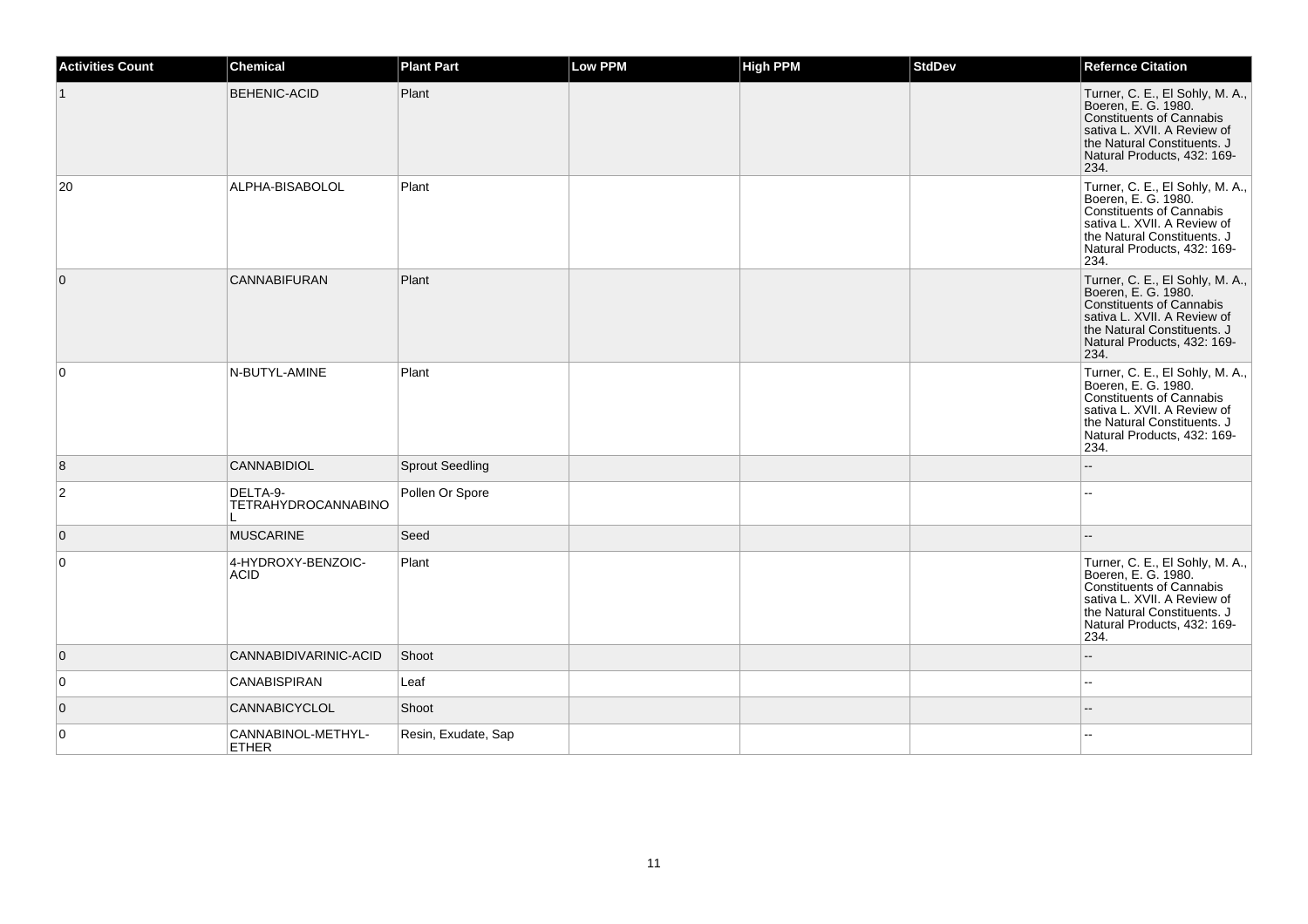| <b>Activities Count</b> | Chemical                                               | <b>Plant Part</b>      | <b>Low PPM</b> | <b>High PPM</b> | <b>StdDev</b> | <b>Refernce Citation</b>                                                                                                                                                                       |
|-------------------------|--------------------------------------------------------|------------------------|----------------|-----------------|---------------|------------------------------------------------------------------------------------------------------------------------------------------------------------------------------------------------|
| $\overline{2}$          | CAMPESTEROL                                            | Plant                  |                |                 |               | Turner, C. E., El Sohly, M. A.,<br>Boeren, E. G. 1980.<br><b>Constituents of Cannabis</b><br>sativa L. XVII. A Review of<br>the Natural Constituents. J<br>Natural Products, 432: 169-<br>234. |
| $\mathbf 0$             | CANNABICHROMENIC-<br><b>ACID</b>                       | Plant                  |                |                 |               | Turner, C. E., El Sohly, M. A.,<br>Boeren, E. G. 1980.<br><b>Constituents of Cannabis</b><br>sativa L. XVII. A Review of<br>the Natural Constituents. J<br>Natural Products, 432: 169-<br>234. |
| 3                       | <b>CANNABINOL</b>                                      | <b>Bark</b>            |                |                 |               |                                                                                                                                                                                                |
| 0                       | BORNEOL-ACETATE                                        | <b>Essential Oil</b>   |                |                 |               |                                                                                                                                                                                                |
| $\vert$ 1               | <b>CANNABICHROMENE</b>                                 | <b>Sprout Seedling</b> |                |                 |               |                                                                                                                                                                                                |
| $\overline{2}$          | CANNABIGEROLIC-ACID                                    | Inflorescence          |                |                 |               |                                                                                                                                                                                                |
| 3                       | <b>ALANINE</b>                                         | Plant                  |                |                 |               | Turner, C. E., El Sohly, M. A.,<br>Boeren, E. G. 1980.<br><b>Constituents of Cannabis</b><br>sativa L. XVII. A Review of<br>the Natural Constituents. J<br>Natural Products, 432: 169-<br>234. |
| 3                       | CANNABIDIOLIC-ACID                                     | Shoot                  |                |                 |               | $\sim$                                                                                                                                                                                         |
| 8                       | AZELAIC-ACID                                           | Plant                  |                |                 |               | Turner, C. E., El Sohly, M. A.,<br>Boeren, E. G. 1980.<br><b>Constituents of Cannabis</b><br>sativa L. XVII. A Review of<br>the Natural Constituents. J<br>Natural Products, 432: 169-<br>234. |
| 20                      | ALPHA-BISABOLOL                                        | <b>Essential Oil</b>   |                |                 |               | $\overline{a}$                                                                                                                                                                                 |
| $\overline{0}$          | <b>CANNABIFURAN</b>                                    | Resin, Exudate, Sap    |                |                 |               | $\sim$                                                                                                                                                                                         |
| $\mathbf{1}$            | <b>ISOBUTYRALDEHYDE</b>                                | Plant                  |                |                 |               | Turner, C. E., El Sohly, M. A.,<br>Boeren, E. G. 1980.<br><b>Constituents of Cannabis</b><br>sativa L. XVII. A Review of<br>the Natural Constituents. J<br>Natural Products, 432: 169-<br>234. |
| 8                       | <b>CANNABIDIOL</b>                                     | Resin, Exudate, Sap    |                |                 |               |                                                                                                                                                                                                |
| $\overline{2}$          | DELTA-9-<br><b>TETRAHYDROCANNABINO</b><br>$\mathbf{L}$ | Shoot                  |                |                 |               |                                                                                                                                                                                                |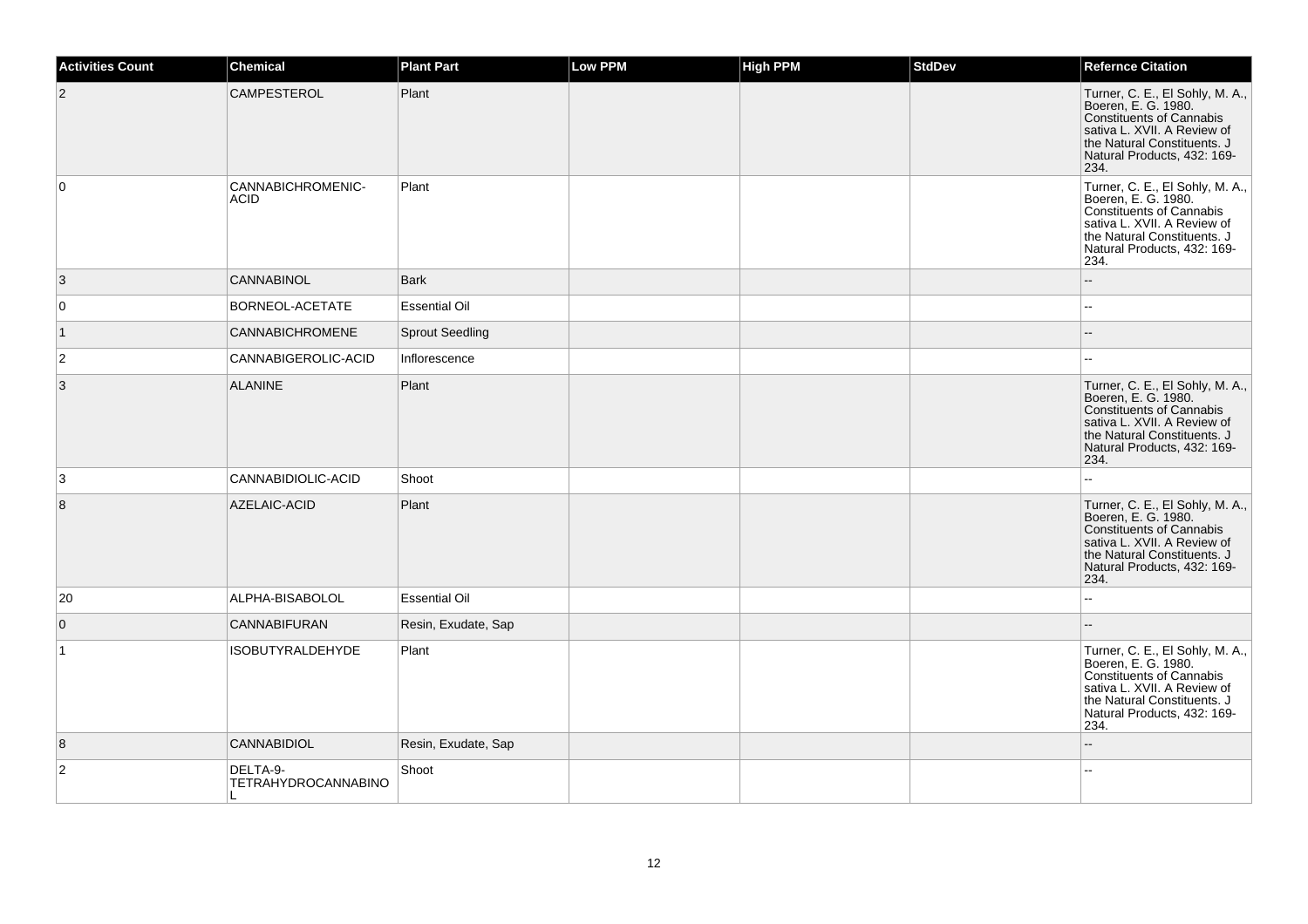| <b>Activities Count</b> | <b>Chemical</b>                    | <b>Plant Part</b>   | Low PPM | <b>High PPM</b> | <b>StdDev</b> | <b>Refernce Citation</b>                                                                                                                                                                       |
|-------------------------|------------------------------------|---------------------|---------|-----------------|---------------|------------------------------------------------------------------------------------------------------------------------------------------------------------------------------------------------|
| $\overline{2}$          | CANNABIGEROLIC-ACID                | Plant               |         |                 |               | Turner, C. E., El Sohly, M. A.,<br>Boeren, E. G. 1980.<br>Constituents of Cannabis<br>sativa L. XVII. A Review of<br>the Natural Constituents. J<br>Natural Products, 432: 169-<br>234.        |
| 0                       | 1-METHYL-4-<br>ISOPROPENYL-BENZENE | Plant               |         |                 |               | --                                                                                                                                                                                             |
| $\overline{0}$          | <b>CANNABIDIVARIN</b>              | Shoot               |         |                 |               | $\qquad \qquad -$                                                                                                                                                                              |
| $\overline{0}$          | <b>EDESTIN</b>                     | Seed                |         |                 |               | ANON. 1948-1976. The<br>Wealth of India raw materials.<br>Publications and Information<br>Directorate, CSIR, New Delhi.<br>11 volumes.                                                         |
| 41                      | <b>CAMPHOR</b>                     | Plant               |         |                 |               | Turner, C. E., El Sohly, M. A.,<br>Boeren, E. G. 1980.<br>Constituents of Cannabis<br>sativa L. XVII. A Review of<br>the Natural Constituents. J<br>Natural Products, 432: 169-<br>234.        |
| $\overline{0}$          | CANNABICYCLOL                      | Plant               |         |                 |               | Ξ.                                                                                                                                                                                             |
| $\overline{3}$          | <b>CANNABINOL</b>                  | <b>Bud</b>          |         |                 |               | --                                                                                                                                                                                             |
| $ 2\rangle$             | CAMPESTEROL                        | Seed                |         |                 |               | ۵.                                                                                                                                                                                             |
| $\overline{0}$          | CANNABICHROMENIC-<br><b>ACID</b>   | Resin, Exudate, Sap |         |                 |               | $-$                                                                                                                                                                                            |
| 3                       | CANNABINOL                         | Shoot               |         |                 |               |                                                                                                                                                                                                |
| 35                      | <b>BORNEOL</b>                     | Plant               |         |                 |               | Turner, C. E., El Sohly, M. A.,<br>Boeren, E. G. 1980.<br>Constituents of Cannabis<br>sativa L. XVII. A Review of<br>the Natural Constituents. J<br>Natural Products, 432: 169-<br>234.        |
| $\overline{0}$          | CANNABICHROMANONE                  | Plant               |         |                 |               | Turner, C. E., El Sohly, M. A.,<br>Boeren, E. G. 1980.<br>Constituents of Cannabis<br>sativa L. XVII. A Review of<br>the Natural Constituents. J<br>Natural Products, 432: 169-<br>234.        |
| 3                       | <b>ACETONE</b>                     | Plant               |         |                 |               | Turner, C. E., El Sohly, M. A.,<br>Boeren, E. G. 1980.<br><b>Constituents of Cannabis</b><br>sativa L. XVII. A Review of<br>the Natural Constituents. J<br>Natural Products, 432: 169-<br>234. |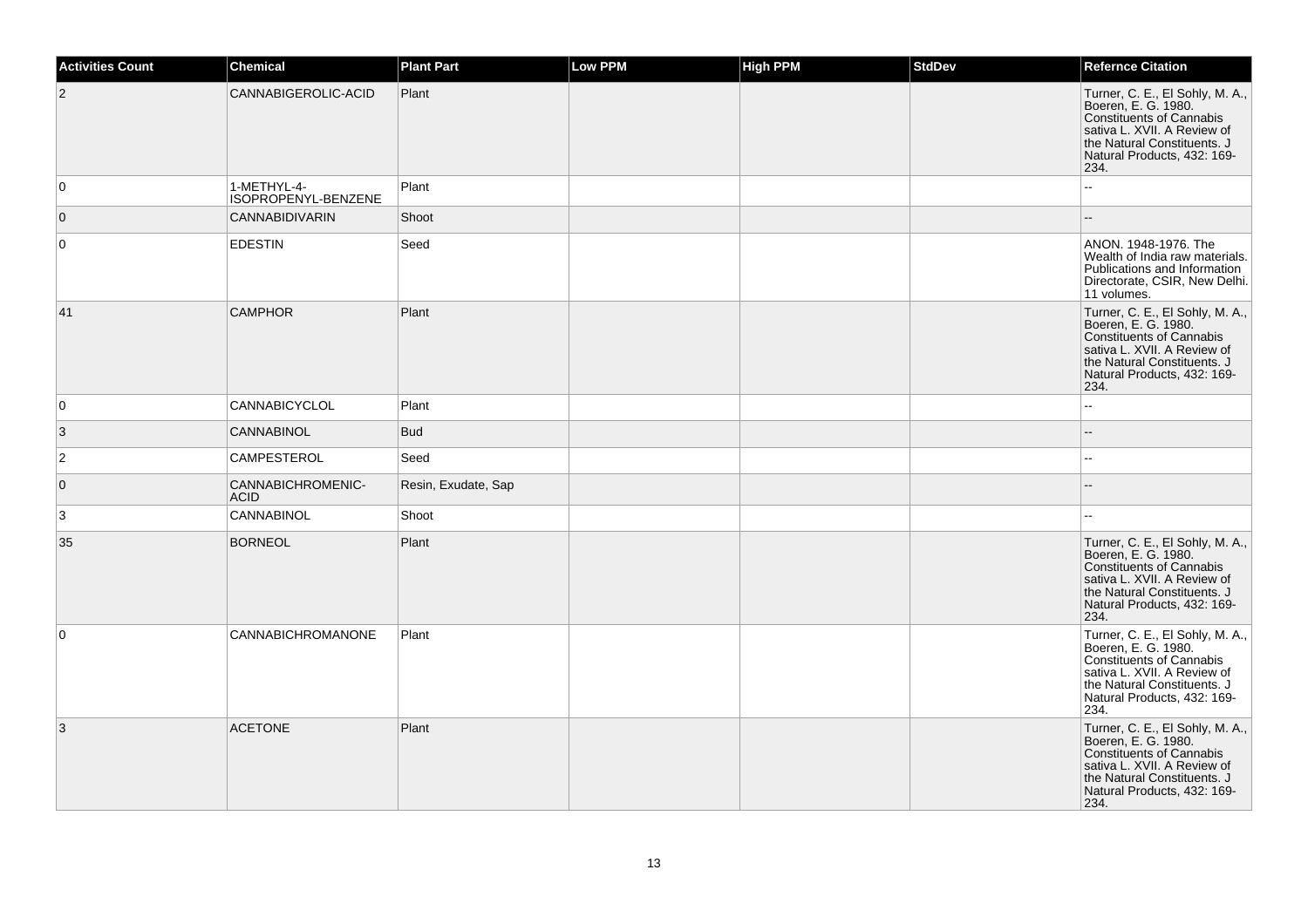| <b>Activities Count</b> | Chemical                               | <b>Plant Part</b>    | Low PPM | High PPM | <b>StdDev</b> | <b>Refernce Citation</b>                                                                                                                                                                       |
|-------------------------|----------------------------------------|----------------------|---------|----------|---------------|------------------------------------------------------------------------------------------------------------------------------------------------------------------------------------------------|
| 3                       | CANNABIDIOLIC-ACID                     | Inflorescence        |         |          |               |                                                                                                                                                                                                |
| 3                       | ASPARTIC-ACID                          | Plant                |         |          |               | Turner, C. E., El Sohly, M. A.,<br>Boeren, E. G. 1980.<br>Constituents of Cannabis<br>sativa L. XVII. A Review of<br>the Natural Constituents. J<br>Natural Products, 432: 169-<br>234.        |
| 20                      | ALPHA-BISABOLOL                        | Flower Essent, Oil   |         |          |               |                                                                                                                                                                                                |
| $\mathbf 0$             | <b>CANNABIELSOIN</b>                   | Plant                |         |          |               | Turner, C. E., El Sohly, M. A.,<br>Boeren, E. G. 1980.<br>Constituents of Cannabis<br>sativa L. XVII. A Review of<br>the Natural Constituents. J<br>Natural Products, 432: 169-<br>234.        |
| 0                       | ISOBUTYL-AMINE                         | Plant                |         |          |               | Turner, C. E., El Sohly, M. A.,<br>Boeren, E. G. 1980.<br>Constituents of Cannabis<br>sativa L. XVII. A Review of<br>the Natural Constituents. J<br>Natural Products, 432: 169-<br>234.        |
| 8                       | <b>CANNABIDIOL</b>                     | Plant                |         |          |               |                                                                                                                                                                                                |
| $\overline{\mathbf{c}}$ | DELTA-9-<br><b>TETRAHYDROCANNABINO</b> | Plant                |         |          |               |                                                                                                                                                                                                |
| $\overline{0}$          | DELTA-1-<br><b>TETRAHYDROCANNABINO</b> | Plant                |         |          |               | Jeffery B. Harborne and H.<br>Baxter, eds. 1983.<br>Phytochemical Dictionary. A<br>Handbook of Bioactive<br>Compounds from Plants.<br>Taylor & Frost, London. 791<br>pp.                       |
| $\mathbf 0$             | ALLO-AROMADENDRENE                     | Plant                |         |          |               | Turner, C. E., El Sohly, M. A.,<br>Boeren, E. G. 1980.<br><b>Constituents of Cannabis</b><br>sativa L. XVII. A Review of<br>the Natural Constituents. J<br>Natural Products, 432: 169-<br>234. |
| $\overline{0}$          | <b>CANNABIDIVARIN</b>                  | Inflorescence        |         |          |               |                                                                                                                                                                                                |
| 41                      | <b>CAMPHOR</b>                         | <b>Essential Oil</b> |         |          |               | $\overline{a}$                                                                                                                                                                                 |
| $\overline{0}$          | <b>CANNABICYCLOL</b>                   | Root                 |         |          |               |                                                                                                                                                                                                |
| 3                       | <b>CANNABINOL</b>                      | Flower Essent. Oil   |         |          |               | $\sim$                                                                                                                                                                                         |
| $\overline{2}$          | <b>CAMPESTEROL</b>                     | Root                 |         |          |               |                                                                                                                                                                                                |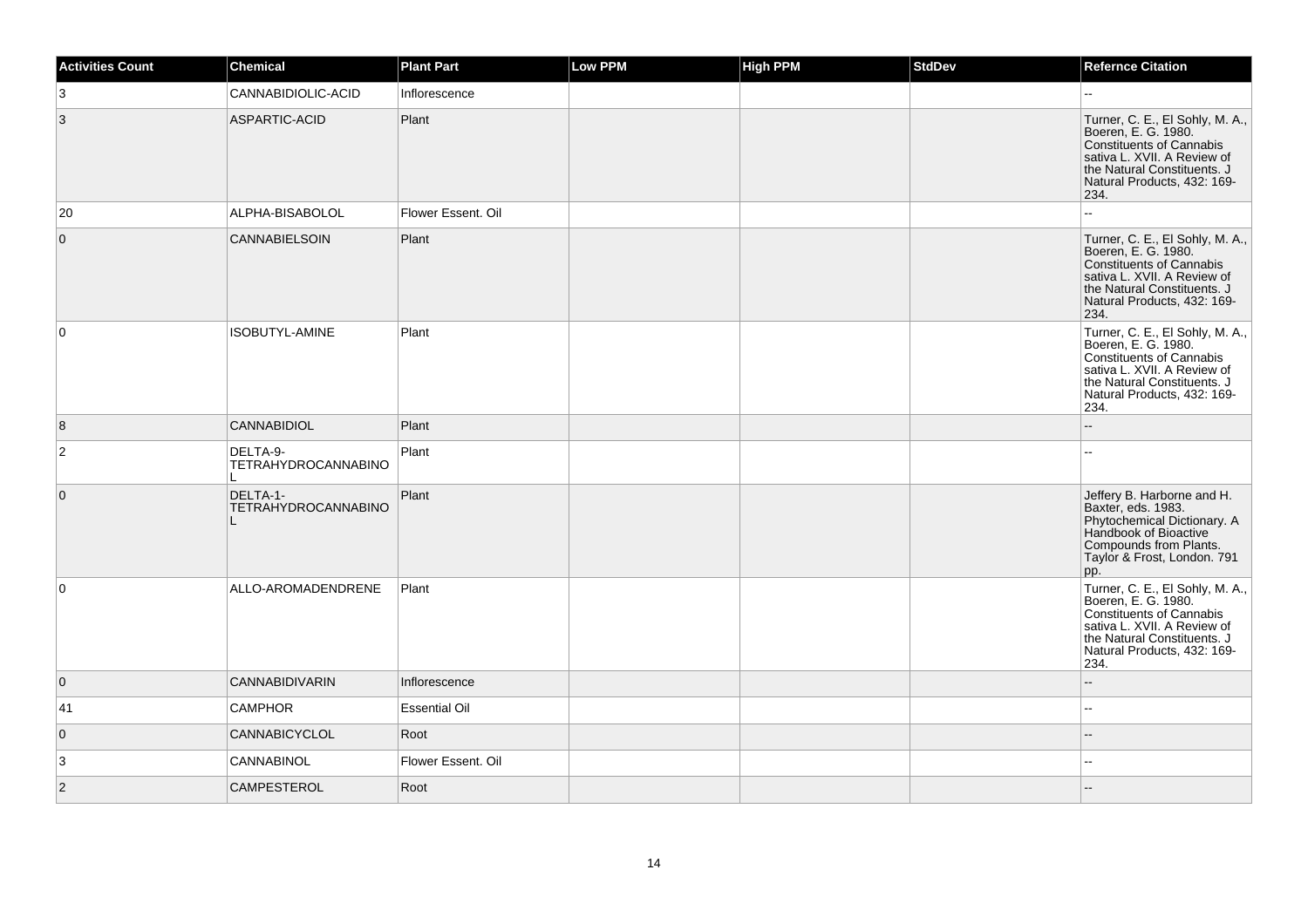| <b>Activities Count</b> | <b>Chemical</b>                   | <b>Plant Part</b>    | Low PPM | <b>High PPM</b> | <b>StdDev</b> | <b>Refernce Citation</b>                                                                                                                                                                       |
|-------------------------|-----------------------------------|----------------------|---------|-----------------|---------------|------------------------------------------------------------------------------------------------------------------------------------------------------------------------------------------------|
| $\mathbf 0$             | CANNABICHROMENIC-<br><b>ACID</b>  | Inflorescence        |         |                 |               | шш.                                                                                                                                                                                            |
| $\vert 3 \vert$         | CANNABINOL                        | Resin, Exudate, Sap  |         |                 |               |                                                                                                                                                                                                |
| 35                      | <b>BORNEOL</b>                    | <b>Essential Oil</b> |         |                 |               |                                                                                                                                                                                                |
| $\mathbf 0$             | CANNABIGEROL-<br>MONOMETHYL-ETHER | Plant                |         |                 |               | Turner, C. E., El Sohly, M. A.,<br>Boeren, E. G. 1980.<br><b>Constituents of Cannabis</b><br>sativa L. XVII. A Review of<br>the Natural Constituents. J<br>Natural Products, 432: 169-<br>234. |
| 6                       | <b>ACETALDEHYDE</b>               | Plant                |         |                 |               | Turner, C. E., El Sohly, M. A.,<br>Boeren, E. G. 1980.<br>Constituents of Cannabis<br>sativa L. XVII. A Review of<br>the Natural Constituents. J<br>Natural Products, 432: 169-<br>234.        |
| 3                       | CANNABIDIOLIC-ACID                | Pollen Or Spore      |         |                 |               | $\overline{a}$                                                                                                                                                                                 |
| 14                      | <b>ARGININE</b>                   | Plant                |         |                 |               | Turner, C. E., El Sohly, M. A.,<br>Boeren, E. G. 1980.<br>Constituents of Cannabis<br>sativa L. XVII. A Review of<br>the Natural Constituents. J<br>Natural Products, 432: 169-<br>234.        |
| $\overline{0}$          | CANNABIELSOIC-ACID-B              | Plant                |         |                 |               | Turner, C. E., El Sohly, M. A.,<br>Boeren, E. G. 1980.<br><b>Constituents of Cannabis</b><br>sativa L. XVII. A Review of<br>the Natural Constituents. J<br>Natural Products, 432: 169-<br>234. |
| 0                       | <b>GAMMA-CADINENE</b>             | Plant                |         |                 |               | Turner, C. E., El Sohly, M. A.,<br>Boeren, E. G. 1980.<br><b>Constituents of Cannabis</b><br>sativa L. XVII. A Review of<br>the Natural Constituents. J<br>Natural Products, 432: 169-<br>234. |
| $\overline{0}$          | DELTA-8-<br>TETRAHYDROCANNABINO   | Inflorescence        |         |                 |               |                                                                                                                                                                                                |
| $\mathbf 0$             | CANNIBIDIOLIC-ACID                | Plant                |         |                 |               | Jeffery B. Harborne and H.<br>Baxter, eds. 1983.<br>Phytochemical Dictionary. A<br>Handbook of Bioactive<br>Compounds from Plants.<br>Taylor & Frost, London. 791<br>pp.                       |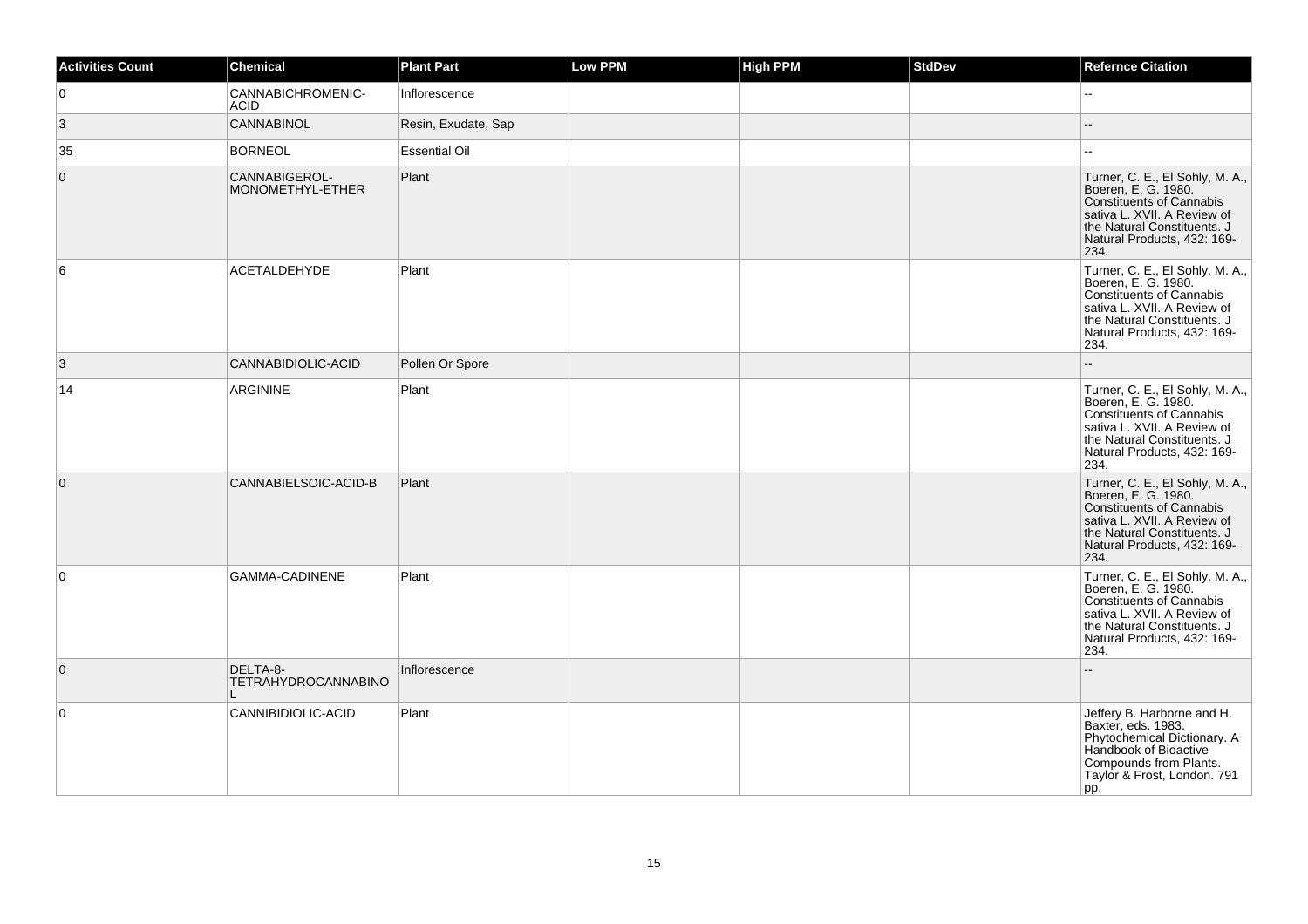| <b>Activities Count</b> | Chemical                              | <b>Plant Part</b>    | <b>Low PPM</b> | <b>High PPM</b> | <b>StdDev</b> | <b>Refernce Citation</b>                                                                                                                                                                |
|-------------------------|---------------------------------------|----------------------|----------------|-----------------|---------------|-----------------------------------------------------------------------------------------------------------------------------------------------------------------------------------------|
| $\overline{0}$          | ALLO-AROMADENDRENE                    | <b>Essential Oil</b> |                |                 |               | ш,                                                                                                                                                                                      |
| 0                       | CANNABIDIVARIN                        | Plant                |                |                 |               |                                                                                                                                                                                         |
| $\overline{0}$          | <b>CANNFLAVINS</b>                    | Plant                |                |                 |               | J.S. Glasby Dict.Pls<br>Containing 2ndary<br>Metabolite. 1991.                                                                                                                          |
| 41                      | <b>CAMPHOR</b>                        | Leaf Essent. Oil     |                |                 |               |                                                                                                                                                                                         |
| $\overline{0}$          | CANNABICYCLOL                         | Inflorescence        |                |                 |               | $-$                                                                                                                                                                                     |
| 3                       | CANNABINOL                            | Root                 |                |                 |               | шш.                                                                                                                                                                                     |
| $\overline{0}$          | CAMPEST-5-EN-3-BETA-<br>OL-7-ONE      | Plant                |                |                 |               | Turner, C. E., El Sohly, M. A.,<br>Boeren, E. G. 1980.<br>Constituents of Cannabis<br>sativa L. XVII. A Review of<br>the Natural Constituents. J<br>Natural Products, 432: 169-<br>234. |
| $\overline{0}$          | <b>CANNABINODIVARIN</b>               | Plant                |                |                 |               | Turner, C. E., El Sohly, M. A.,<br>Boeren, E. G. 1980.<br>Constituents of Cannabis<br>sativa L. XVII. A Review of<br>the Natural Constituents. J<br>Natural Products, 432: 169-<br>234. |
| 35                      | <b>BORNEOL</b>                        | Resin, Exudate, Sap  |                |                 |               | L.                                                                                                                                                                                      |
| $\overline{0}$          | CANNABICCLOVARIN                      | Plant                |                |                 |               | --                                                                                                                                                                                      |
| 3                       | CANNABIGEROL                          | Leaf                 |                |                 |               |                                                                                                                                                                                         |
| $\bf 8$                 | TRANS-ANETHOLE                        | <b>Essential Oil</b> |                |                 |               | ż,                                                                                                                                                                                      |
| $\vert$ 3               | CANNABIDIOLIC-ACID                    | Leaf                 |                |                 |               |                                                                                                                                                                                         |
| $\overline{0}$          | CAMPESTANOL                           | Seed                 |                |                 |               |                                                                                                                                                                                         |
| $\overline{0}$          | ARACHIDIC-ACID                        | Plant                |                |                 |               | Turner, C. E., El Sohly, M. A.,<br>Boeren, E. G. 1980.<br>Constituents of Cannabis<br>sativa L. XVII. A Review of<br>the Natural Constituents. J<br>Natural Products, 432: 169-<br>234. |
| 0                       | 3,4'-DIHYDROXY-5-<br>METHOXY-BIBENZYL | Shoot                |                |                 |               | $\overline{a}$                                                                                                                                                                          |
| $\overline{0}$          | CANNABIELSOIC-ACID-B                  | Resin, Exudate, Sap  |                |                 |               |                                                                                                                                                                                         |
| $\overline{0}$          | ISOVITEXIN-O-GLUCOSIDE                | Plant                |                |                 |               | J.S. Glasby Dict.Pls<br>Containing 2ndary<br>Metabolite. 1991.                                                                                                                          |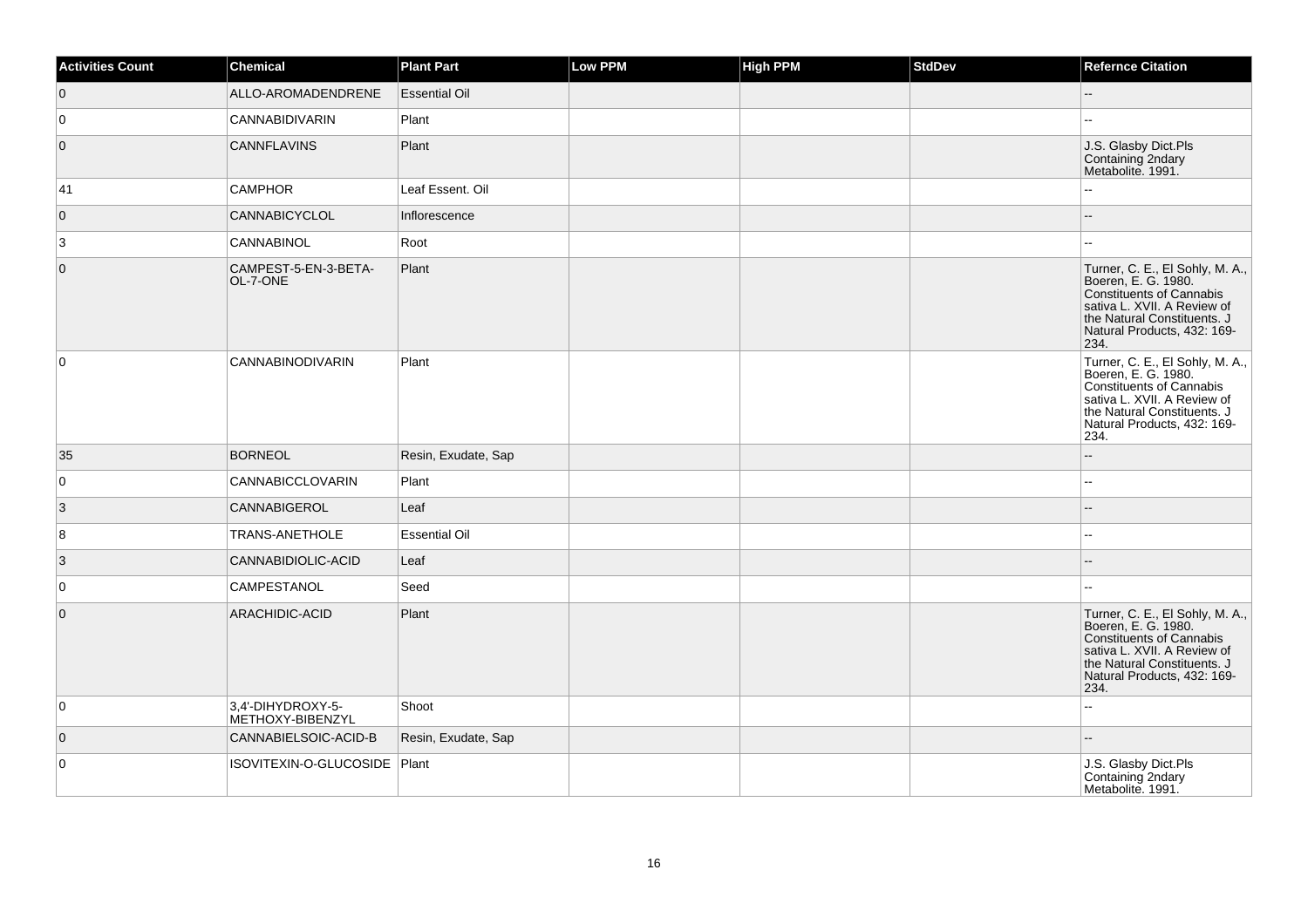| <b>Activities Count</b> | Chemical                               | <b>Plant Part</b>    | Low PPM | <b>High PPM</b> | <b>StdDev</b> | <b>Refernce Citation</b>                                                                                                                                                                |
|-------------------------|----------------------------------------|----------------------|---------|-----------------|---------------|-----------------------------------------------------------------------------------------------------------------------------------------------------------------------------------------|
| $\overline{0}$          | <b>GAMMA-CADINENE</b>                  | <b>Essential Oil</b> |         |                 |               | $\qquad \qquad -$                                                                                                                                                                       |
| 8                       | CANNABIDIOL                            | Seed                 |         |                 |               | ۵.                                                                                                                                                                                      |
| $\overline{0}$          | DELTA-8-<br><b>TETRAHYDROCANNABINO</b> | Root                 |         |                 |               |                                                                                                                                                                                         |
| $\overline{0}$          | <b>CANNIBIDIOL</b>                     | Plant                |         |                 |               | Jeffery B. Harborne and H.<br>Baxter, eds. 1983.<br>Phytochemical Dictionary. A<br>Handbook of Bioactive<br>Compounds from Plants.<br>Taylor & Frost, London. 791<br>pp.                |
| $\overline{0}$          | ALLO-AROMADENDRENE                     | Resin, Exudate, Sap  |         |                 |               | Ξ.                                                                                                                                                                                      |
| $\overline{0}$          | CANNABIDIORCOL                         | Plant                |         |                 |               | Turner, C. E., El Sohly, M. A.,<br>Boeren, E. G. 1980.<br>Constituents of Cannabis<br>sativa L. XVII. A Review of<br>the Natural Constituents. J<br>Natural Products, 432: 169-<br>234. |
| $\overline{0}$          | <b>CANNABISATIVINE</b>                 | Plant                |         |                 |               | ۵.                                                                                                                                                                                      |
| $\overline{0}$          | CAMPHENE-HYDRATE                       | Plant                |         |                 |               | Turner, C. E., El Sohly, M. A.,<br>Boeren, E. G. 1980.<br>Constituents of Cannabis<br>sativa L. XVII. A Review of<br>the Natural Constituents. J<br>Natural Products, 432: 169-<br>234. |
| $\overline{0}$          | <b>CANNABICYCLOL</b>                   | Leaf                 |         |                 |               | $-$                                                                                                                                                                                     |
| 3                       | CANNABINOL                             | Leaf Essent. Oil     |         |                 |               | $\overline{\phantom{a}}$                                                                                                                                                                |
| $\overline{0}$          | CAMPEST-5-EN-3-BETA-<br>OL-7-ONE       | Root                 |         |                 |               |                                                                                                                                                                                         |
| $\vert$ 1               | <b>CANNABICHROMENE</b>                 | Seed                 |         |                 |               |                                                                                                                                                                                         |
| $\overline{0}$          | <b>CANNABINODIOL</b>                   | Plant                |         |                 |               | Turner, C. E., El Sohly, M. A.,<br>Boeren, E. G. 1980.<br>Constituents of Cannabis<br>sativa L. XVII. A Review of<br>the Natural Constituents. J<br>Natural Products, 432: 169-<br>234. |
| $\overline{0}$          | <b>BISABOLENE</b>                      | Plant                |         |                 |               | ۵.                                                                                                                                                                                      |
| $\overline{0}$          | CANNABAMINE-D                          | Leaf                 |         |                 |               | $- -$                                                                                                                                                                                   |
| 3                       | CANNABIGEROL                           | Inflorescence        |         |                 |               | шш.                                                                                                                                                                                     |